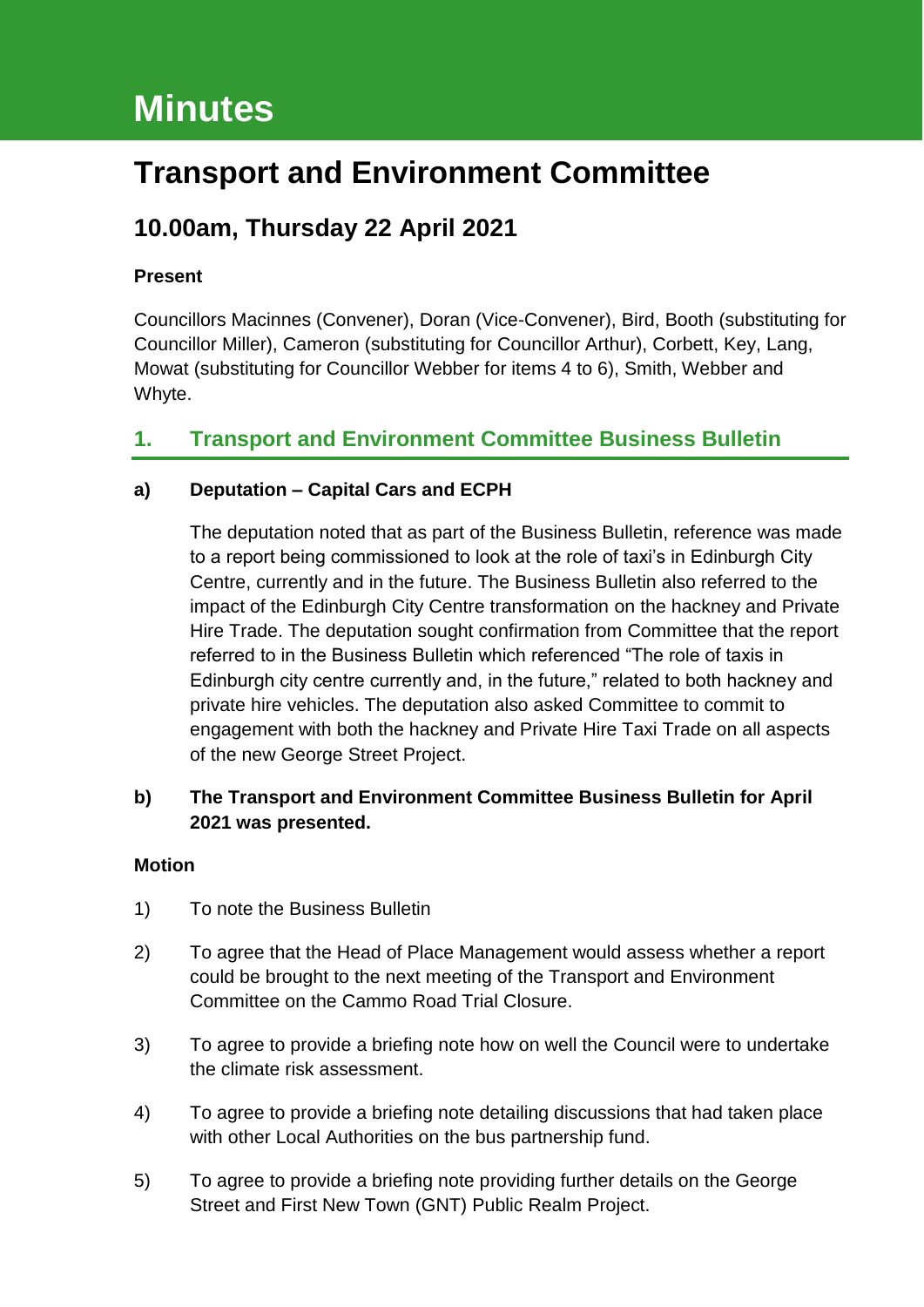- 6) To agree to brief ward members and relevant stakeholders on the outcomes of the results of the junction turning counts, pedestrian counts and speed counts at the Liberton Brae and Kirk Brae junction.
- 7) To agree to clarify whether the online reporting of close passes was a legislative matter or a matter of funding
- 8) To agree to refer to grit bins in the forthcoming report of the Transport and Environment Committee in June 2021.
- 9) To agree to provide an update report on the Roseburn to Union Canal project.

- moved by Councillor Macinnes, seconded by Councillor Doran

- 1) To note the Business Bulletin
- 2) To agree that the Head of Place Management would assess whether a report could be brought to the next meeting of the Transport and Environment Committee on the Cammo Road Trial Closure.
- 3) To agree to provide a briefing note how on well the Council were to undertake the climate risk assessment.
- 4) To agree to provide a briefing note detailing discussions that had taken place with other Local Authorities on the bus partnership fund.
- 5) To agree to provide a briefing note providing further details on the George Street and First New Town (GNT) Public Realm Project.
- 6) To agree to brief ward members and relevant stakeholders on the outcomes of the results of the junction turning counts, pedestrian counts and speed counts at the Liberton Brae and Kirk Brae junction.
- 7) To agree to clarify whether the online reporting of close passes was a legislative matter or a matter of funding
- 8) To agree to refer to grit bins in the forthcoming report of the Transport and Environment Committee in June 2021.
- 9) To agree to provide an update report on the Roseburn to Union Canal project.
- 10) To note the scale of the Roseburn to Union Canal project and the updates that confirmed that this permanent Active Travel route would now be delivered by October 2022.
- 11) To note that in answer to Cllr Webber's Question Item 5.22 (Can the Convener please provide the following information relating to all temporary and permanent active travel projects/schemes across the city (not split by ward) that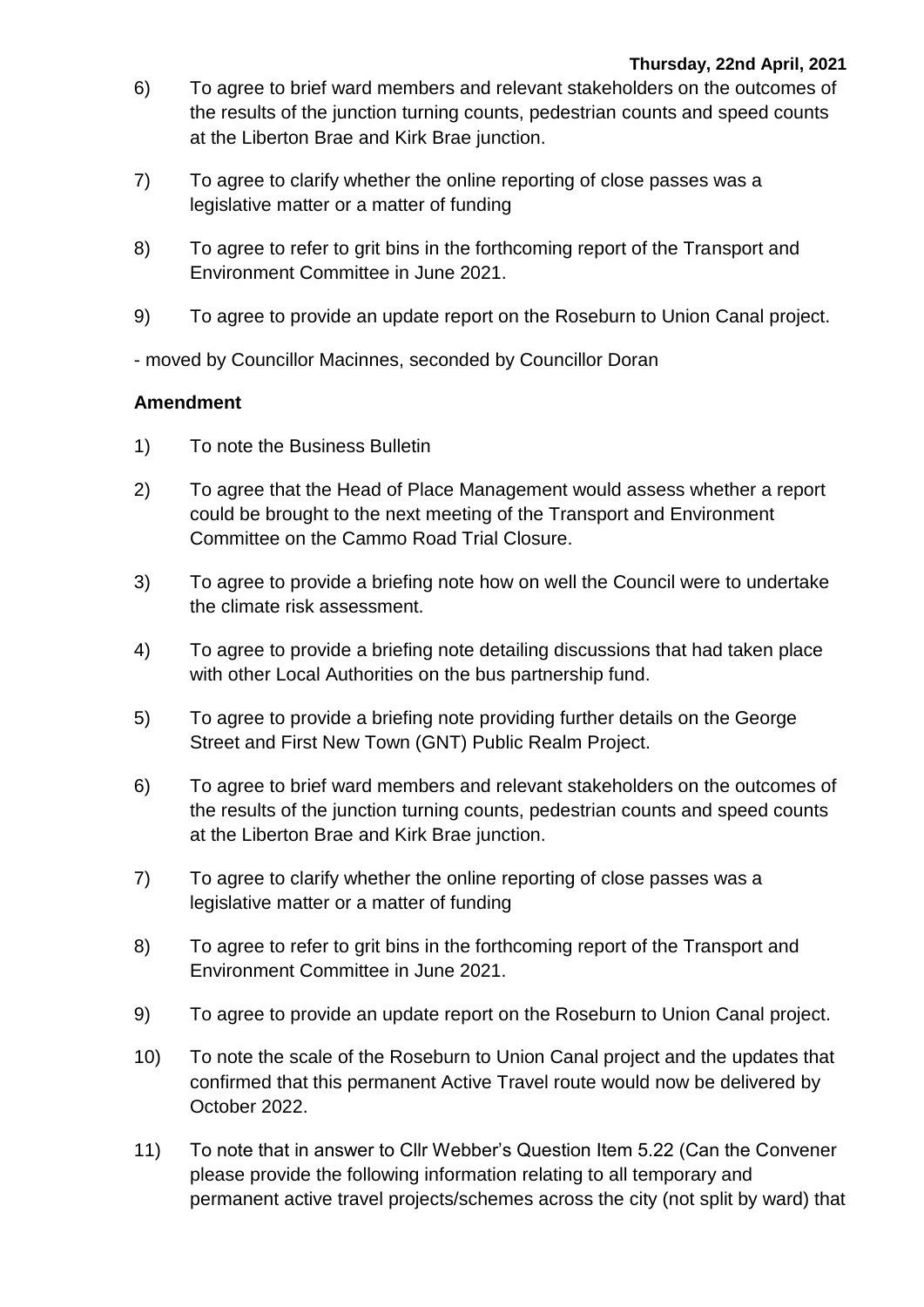had been approved for completion since 2010) to Full Council on 27th July 2020 the completion date was provided as June 2022.

- 12) To seek a report in one cycle detailing the mitigating actions to ensure the 4 month delay in the Roseburn to Union Canal project was minimised and reduced.
- 13) To note with regret that the outcome from the West Edinburgh Active Travel Link Consultation had been delayed from being reported at April 2021 Transport and Environment Committee as planned.
- 14) To seek assurance by inclusion in the same report, that the completion date of October 2023 would still be achieved.
- 15) To note with grave concern in relation to the Bus Partnership Fund that within Appendix 3 under "Quick Wins – West" was the inclusion of the Service 44 Bus Stop Rationalisation.
- 16) To note this was of significant concern when previously brought to Committee that the report was withdrawn.
- 17) To request that the New Equality and Diversity Framework be systematically applied to any review of bus stops along the route between Wallyford and Balerno.
- 18) To request that the Council's new Consultation Policy, developed in response to the City of Edinburgh Council's Best Value Assurance Audit be adopted.
- 19) To note both above new policies were approved at Policy & Sustainability Committee on 20th April 2021.
- moved by Councillor Webber, seconded by Councillor Whyte

## **Voting**

For the motion Theorem 2011 For the motion

For the Amendment Theory Contract Contract Contract 3 votes

(For the Motion – Councillors, Bird, Booth, Cameron, Corbett, Doran, Key, Lang and Macinnes.

For the Amendment – Councillors Smith, Webber and Whyte.

## **Decision**

To approve the motion by Councillor Macinnes.

(Reference – Business Bulletin, submitted.)

## **2. Spaces for People Update - January 2021**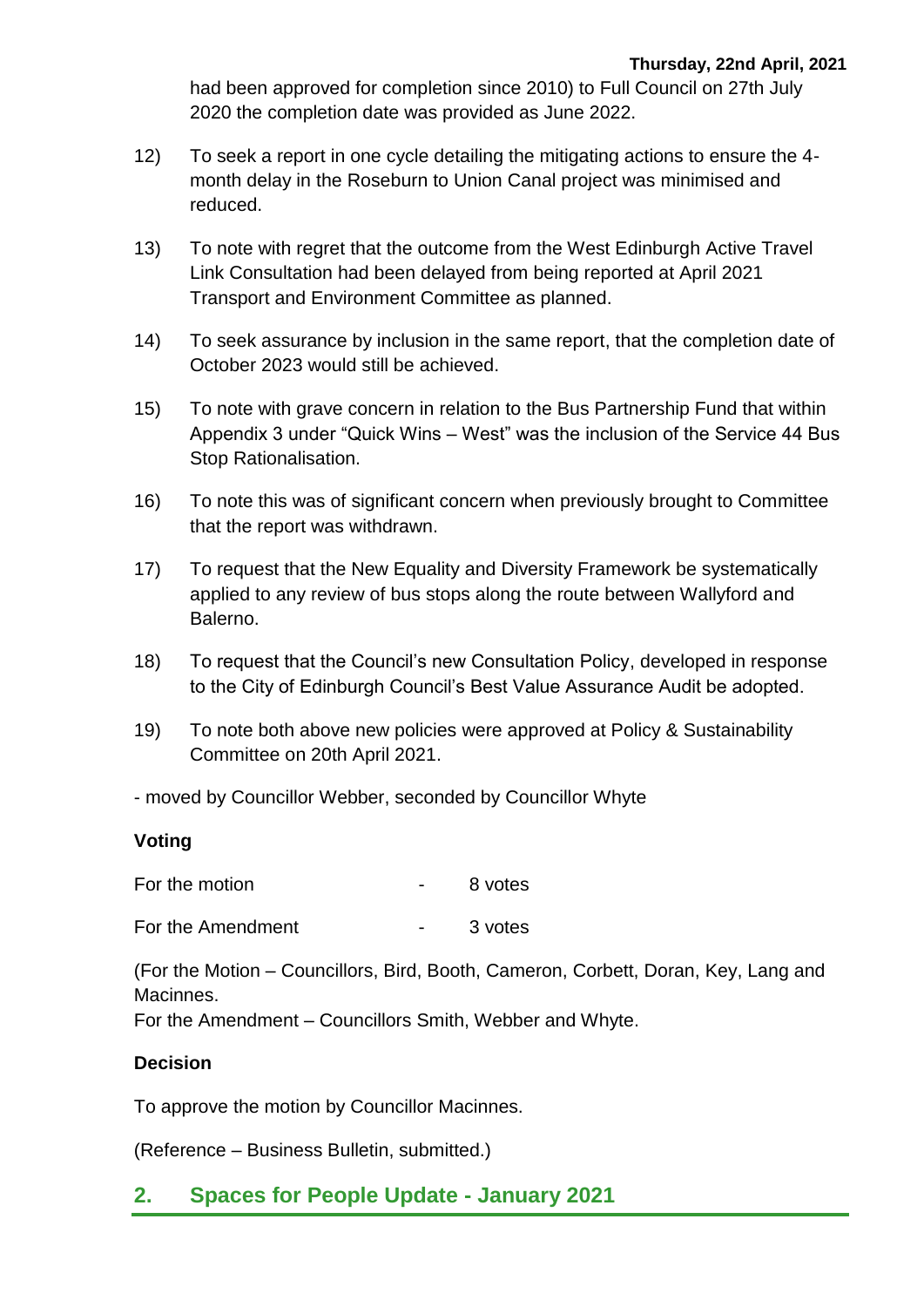## **a) Deputation – Capital Cars and ECPH**

Committee considered a deputation from Capital Cars and ECPH.

The deputation wished to focus on the Bus Gates at the East End of Princes Street and at South St David Street referenced in the report. The deputation noted that when the South Bridge TTRO was proposed, which had since been abandoned after their legal interventions, they obtained factual evidence that the number of Private Hire Taxi's as a percentage of all vehicles in the area was very small (3% - 4%) and slightly lower on average than the percentage of Hackney's using the route. The deputation also suggested that the proposed bus gate for the South Bridge had not been justified for pedestrian or cycle safety and believed that the Council was to take a further decision on whether to continue with the operation of the Bus Gates at Princes Street and South St David's Street, given that the report stated that the next review would be taken by the end of April 2021. The deputation asked if officers had considered any evidence of impact on these two Bus Gates, in order to arrive at the conclusion that things should stay as they were, and Private Hire Taxi's be excluded. Given that the impact of Private Hire Taxi's was shown in this same area to be in very small numbers, the deputation formally requested that Committee allowed for these Bus Gates at Princes Street and South St David Street to allow Private Hire Taxi's access as long as these Bus Gates were in operation.

## **b) Deputation – Spokes Porty**

Committee considered a deputation from Spokes Porty.

The deputation addressed the proposed Portobello to Musselburgh segregated cycle route. The deputation advised that Spokes Porty were disappointed that the Portobello to Musselburgh segregated cycle route had been cancelled. This was a vital link between Edinburgh and East Lothian. Although there were long term plans for this route, it took on an added urgency due to Coronavirus and the requirement for social distancing. The deputation suggested that a safe and attractive cycle route would encourage people to cycle, and would therefore leave better distances on the buses and pavements between Portobello and Musselburgh.

## **c) Deputation – South West Edinburgh in Motion**

A written deputation was presented on behalf of South West Edinburgh in Motion.

The deputation noted they were bringing the deputation to request for the removal of the Spaces for People Scheme on Lanark and Longstone Roads.

The basis for their request was presented under the following headings:

The installation was unlawful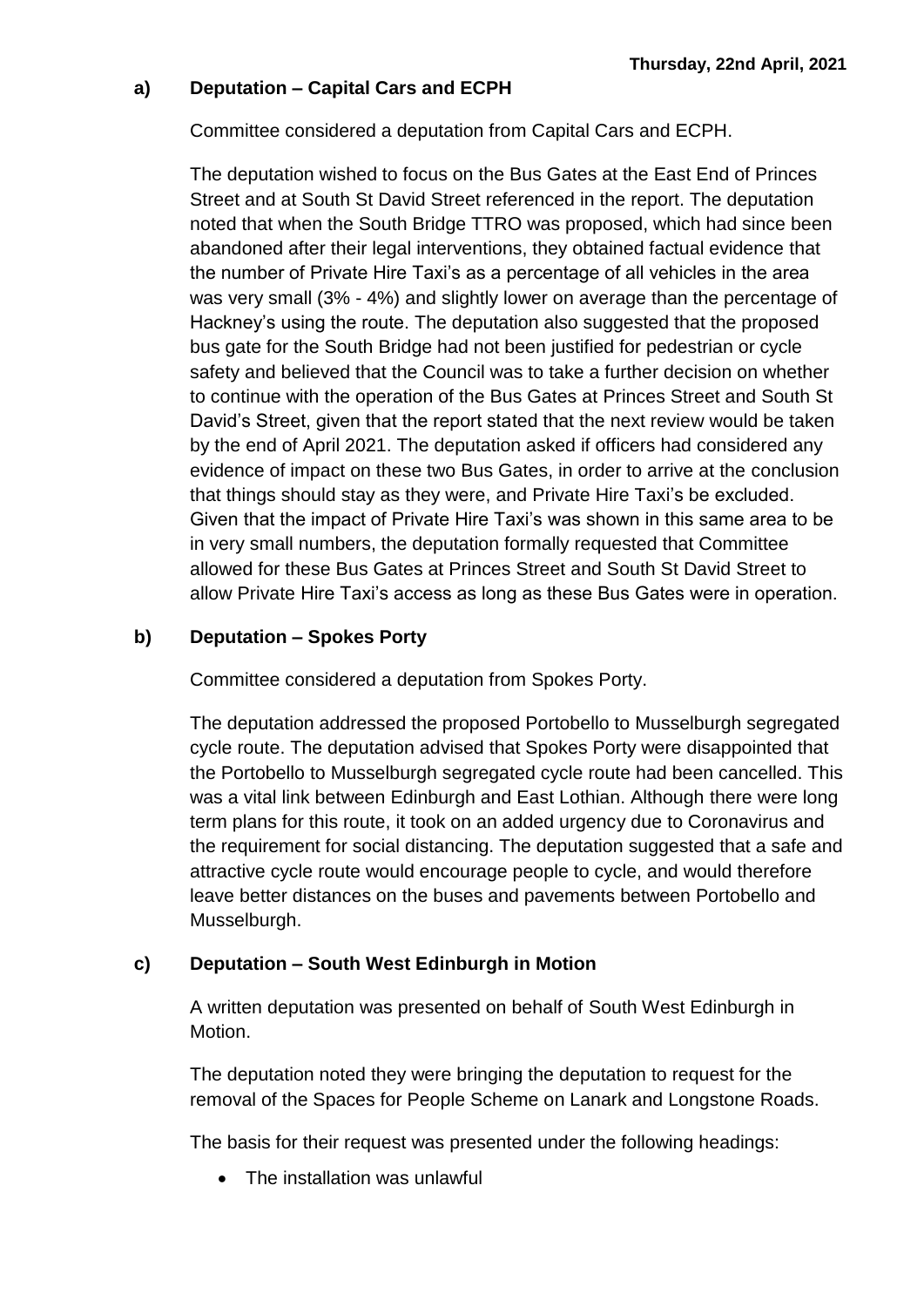- The installation had no relevance to mitigating the risk of Covid transmission
- The absence of a safety issue to be addressed
- Community majority opinion had been ignored
- New and real safety issues were being presented by the installation
- Discrimination against those with mobility issues or disabilities

## **d) Deputation – Newington Hotel Group**

A written deputation was presented on behalf of Newington Hotel Group

The deputation did not oppose Active Travel in principal and advised that they saw great benefits in cycling for their guests and community. The deputation did however oppose the design of the Cycle Lane Defenders and the scale of installation along the Craigmillar Park Corridor.

## **e) Ward Councillors**

In accordance with Standing Order 33.1, the Convener agreed to hear a presentation from Ward Councillors Mitchell and Neil Ross in relation to the Spaces for People Update – April 2021 - Report by the Executive Director of Place.

Councillor Mitchell noted he was disappointed that the Orchard Brae uphill cycle way was being put on hold and advised that this could be used well by students going to Flora Stevenson. Connecting on to that was the Orchard Brae Comely Bank roundabout where nine thousand pounds had been spent on paint which was not being followed up. Another school scheme was on Wester Drylaw Avenue that residents, the Community Council and Parent Council were opposed to.

Councillor Neil Ross noted there were 8 Spaces for People measures in Morningside ward, but given the results of the online consultation had not been received, Cllr Ross advised he would restrict his comments to para 4.4 and the town centres at para 4.4.4 and to the roads in the Braids estate at para 4.4.1 of the report. Cllr Ross advised he was pleased that changes to improve access were being considered for town centres on Morningside Road and Bruntsfield Place. Cllr Ross stated it was important local traders were supported by improving access for deliveries.

## **f) Report by the Executive Director of Place**

An update was provided on Spaces for People (SfP) measures implemented over the last twelve months, minor changes to existing schemes were also noted and an update was provided on the scheme delivery programme.

#### **Motion**

1) To note the update on the Spaces for People (SfP) programme.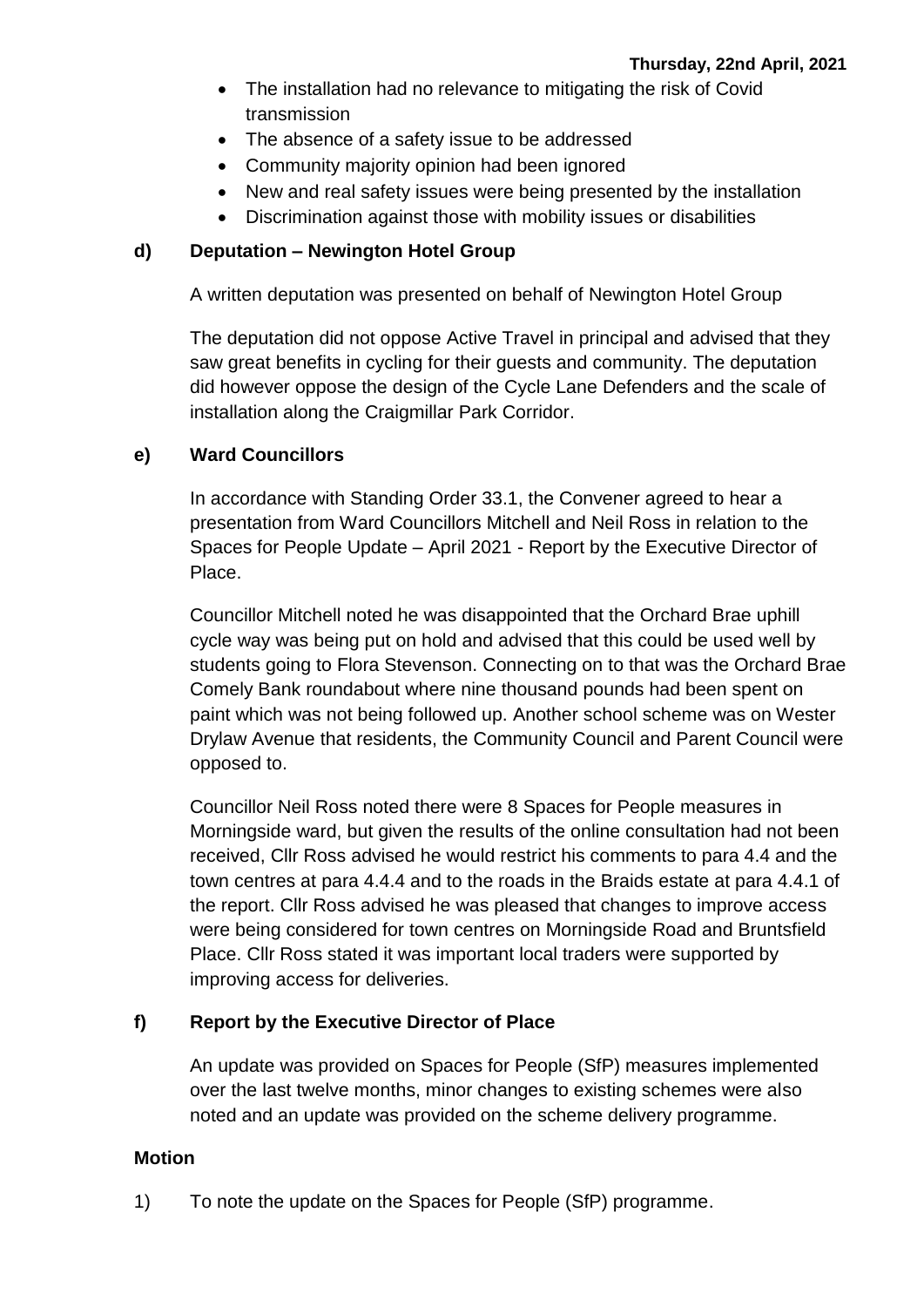- 2) To approve the schemes noted in paragraphs 4.3 and 4.4 (and in Appendix 2) of the report.
- 3) To agree to have further engagement with the deputation on Capital Cars and ECPH around what was possible in terms of private cars with regard to bus gates.
- 4) To agree that the Executive Director of Place would discuss directly with SUStrans to assess whether an extension of time would be possible.
- 5) To agree that if any changes were made to the Ratho Primary School park and stride proposal, this would be communicated to Committee members.
- moved by Councillor Macinnes, seconded by Councillor Doran

- 1) To note the update on the Spaces for People (SfP) programme within the report.
- 2) To note the success of the UK wide vaccination programme that had seen almost 2.6 million Scottish residents vaccinated which was delivering results in relation to reduced morbidity and mortality associated with Covid-19.
- 3) To Notes there was limited evidence of outdoor transmission of Covid-19 [\(https://academic.oup.com/jid/article/223/4/550/6009483\)](https://academic.oup.com/jid/article/223/4/550/6009483)
- 4) To note from Monday 26th April 2021, the City of Edinburgh would enter into Tier 3 and we would see a gradual easing of restrictions and opening of retail, hospitality and in some cases a return to workplaces.
- 5) To note we were awaiting the outcome of a consultation on the measures being made permanent. The various degrees of implementation had created confusion and difficulties in completing and navigating through the documentation in an informed manner as schemes were not posted in a location and format that was readily accessible by members of the public, local groups or approved stakeholders.
- 6) To agree that all partially installed schemes should be halted immediately until the outcome of the Street Schemes consultation had been reported to Committee as a measure to support the Council's focus on value for money.
- 7) To approve the immediate reopening of Braid Road in both directions.
- 8) To approve the recommendations presented in the amendment as Appendix 1 which included but were not limited to the reversal and removal of:
	- i) Lanark Road.
	- ii) Comiston Road.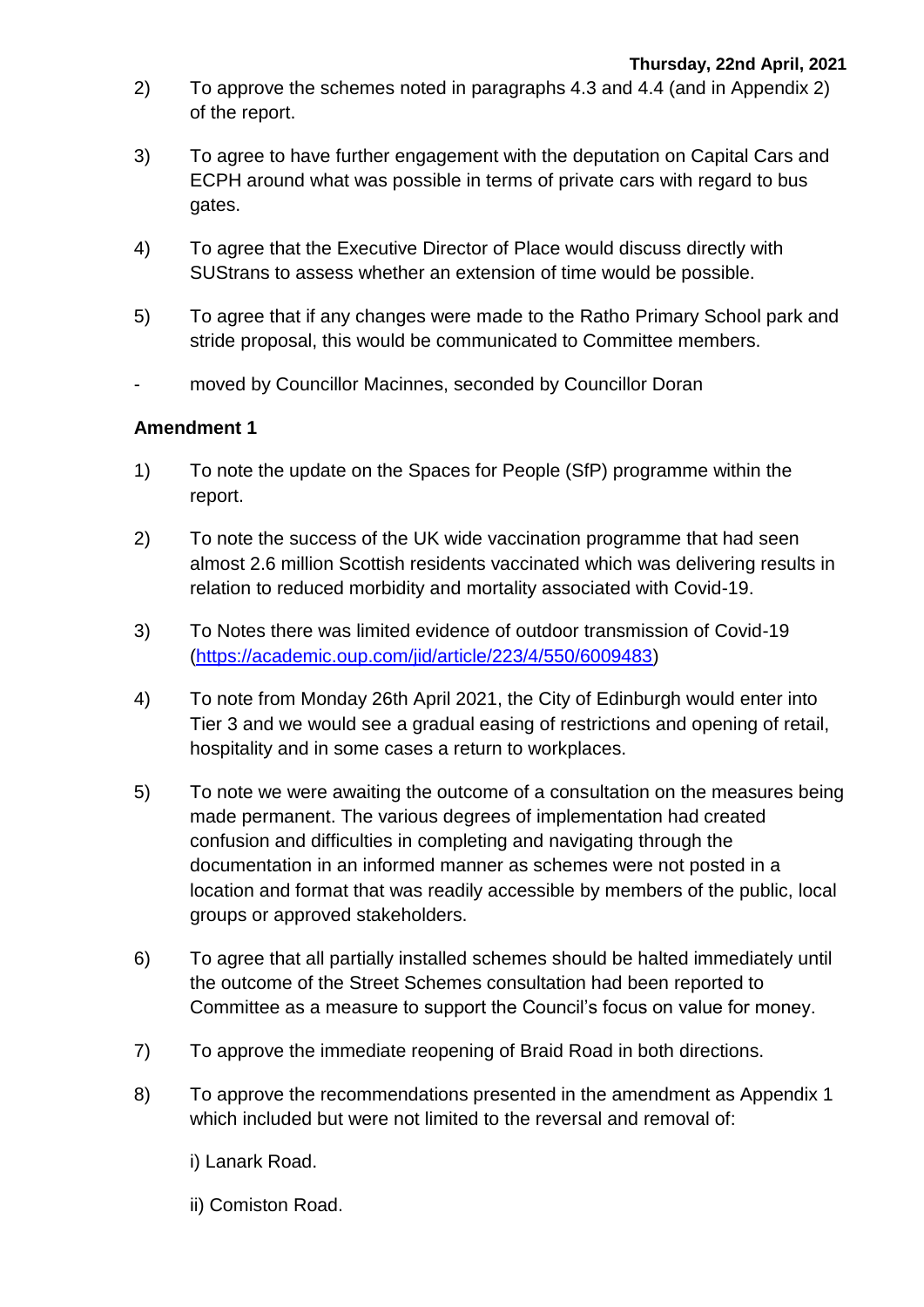- iii) Silverknowes Road (North and South)
- iv) Links Gardens
- v) Pennywell Road
- vi) Craigmillar Corridor
- vii) George IV Bridge
- 9) To approve measures that prioritised pedestrians on Broughton Street and requested that space set aside for cycling provision was repurposed for pavement widening.
- 10) To request that an audit report on the removal of street clutter be presented back to Committee in one cycle as work started on 8th March 2021.
- 11) To note the measures proposed near schools in Appendix 2 and 3 of the report.

11.1) To recognise that many schemes were yet to be implemented and many were put in place despite significant comment from Local Elected Members and members of the public and as, yet the feedback had not been provided as per the terms of the agreed Stakeholder engagement.

11.2) To recognise that these measures across the schools would only be effective with effective enforcement.

11.3) To request that resources for enforcement around schools were found immediately from the SfP budget.

- 12) To note the Council had a statutory duty to provide and manage a network for all road users across the city.
- 13) To agree that if officers were able to bring the Orchard Brae uphill cycle segregation scheme forward then it should not be postpone for consideration under a separate future programme.
- moved by Councillor Webber, seconded by Councillor Whyte

- 1) To note the update on the Spaces for People (SfP) programme.
- 2) To approve the schemes noted in paragraphs 4.3 and 4.4 (and in Appendix 2) of the report.
- 3) To note that a report on the spaces for people consultation would be brought to the June 2021 Committee but, in light of substantial safety concerns and objections raised by residents, to agree that officers should proceed with immediate reviews of the following schemes: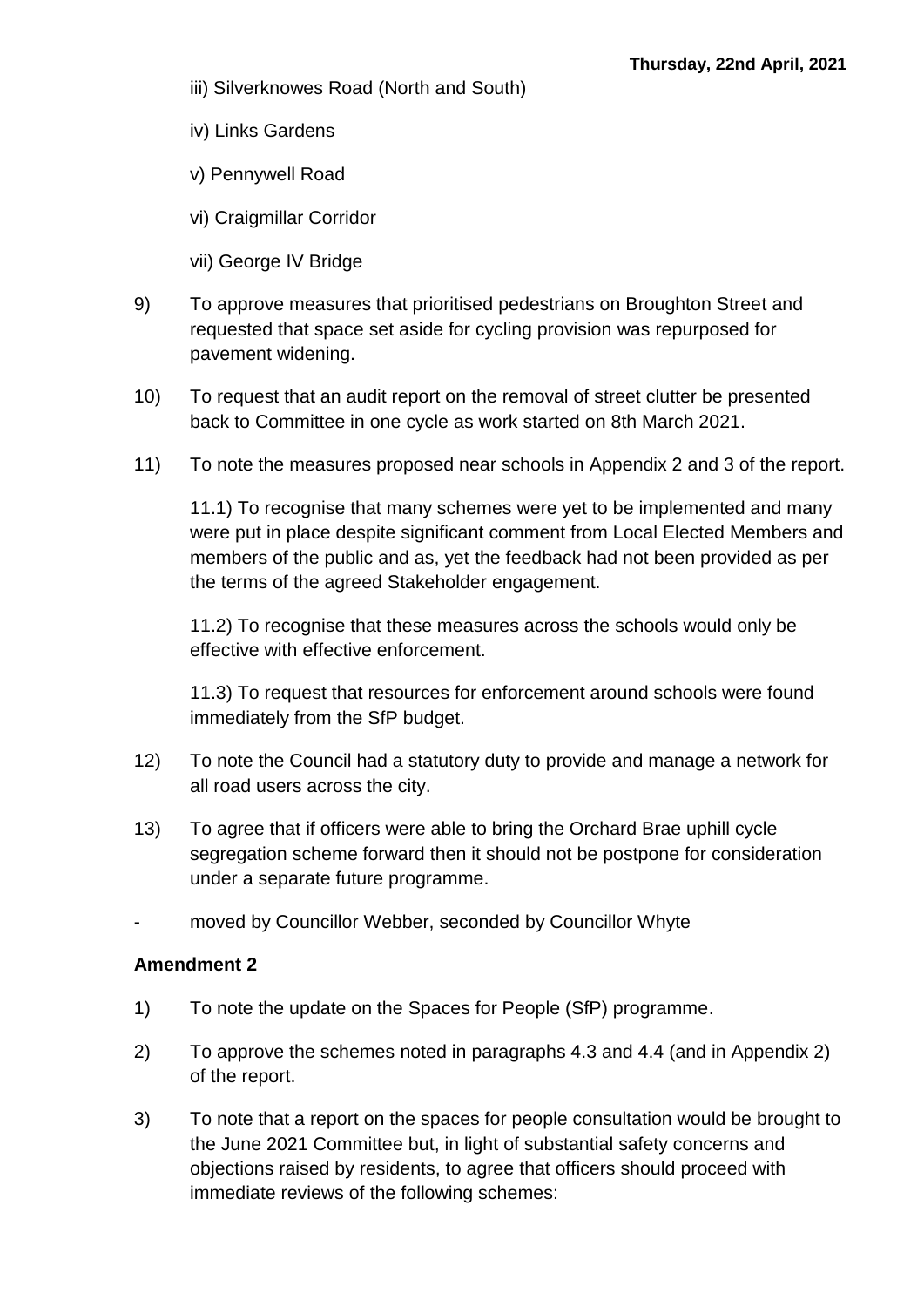a) The recent road changes in the Braid estate in Morningside and to fully reopen Braid Road along with the implementation of the planned improvements near the Hermitage.

b) The Ferryhill Primary School road closure at Wester Drylaw Avenue.

c) The segregated cycleways on Drum Brae North, Ladywell Road, Lanark Road and Meadow Place Road.

d) The current closure of Silverknowes Road North to private vehicles and the Silverknowes 'quiet cycle route'.

- 4) To disagree with the suggested pause in the Orchard Brae uphill cycle segregation and to agree the SfP programme should be reprioritised in order to deliver this scheme.
- moved by Councillor Lang, seconded by Councillor Key

#### **Amendment 3**

- 1) To note the update on the Spaces for People (SfP) programme.
- 2) To approve the schemes noted in paragraphs 4.3 and 4.4 (and in Appendix 2) of the report.
- 3) To agree to have further engagement with the deputation on Capital Cars and ECPH around what was possible in terms of private cars with regard to bus gates.
- 4) To agree that the Executive Director of Place would discuss directly with SUStrans to assess whether an extension of time would be possible.
- 5) To agree that if any changes were made to the Ratho Primary School park and stride proposal, this would be communicated to Committee members
- 6) To express disappointment with the suggested pause in the Orchard Brae uphill cycle segregation and the Portobello to Musselburgh route and to agree that options to deliver it within the SfP programme should be looked at urgently, as well as other options to deliver it as soon as possible.
- moved by Councillor Booth, seconded by Councillor Corbett

In accordance with Standing Order 22(12), Amendment 3 was accepted as an addendum to the motion.

## **Voting**

The voting was as follows:

For the motion (as adjusted) - 7 votes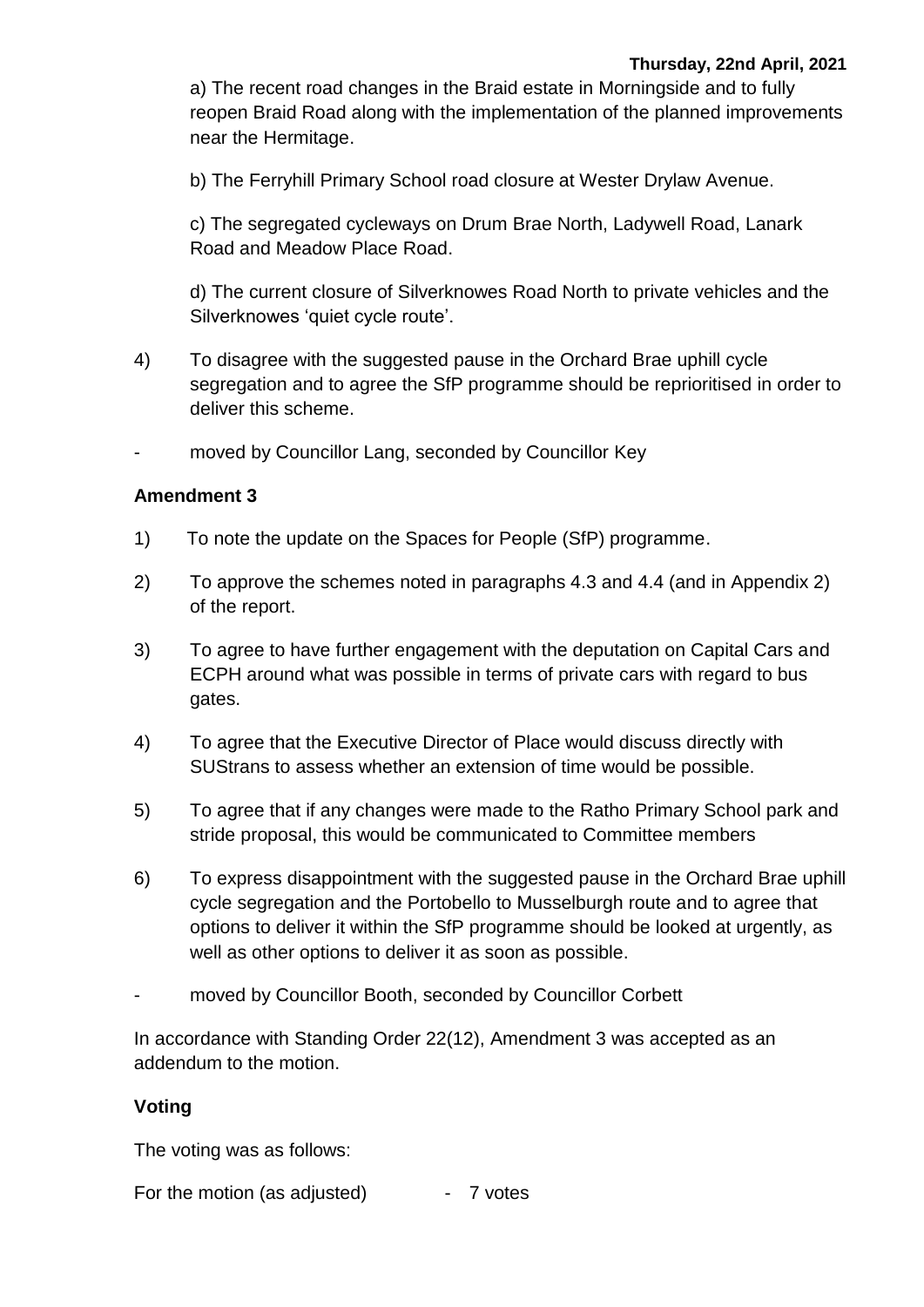For Amendment 1 and 1 and 1 and 1 and 1 and 1 and 1 and 1 and 1 and 1 and 1 and 1 and 1 and 1 and 1 and 1 and 1 and 1 and 1 and 1 and 1 and 1 and 1 and 1 and 1 and 1 and 1 and 1 and 1 and 1 and 1 and 1 and 1 and 1 and 1 an

For Amendment 2 and 1 vote

(For the motion (as adjusted) – Councillors Bird, Booth, Cameron, Corbett, Doran, Key, and Macinnes For Amendment 1 – Councillors Smith, Webber and Whyte For Amendment 2 – Councillor Lang)

## **Decision**

To approve the following adjusted motion by Councillor Macinnes:

- 1) To note the update on the Spaces for People (SfP) programme.
- 2) To approve the schemes noted in paragraphs 4.3 and 4.4 (and in Appendix 2) of the report.
- 3) To agree to have further engagement with the deputation on Capital Cars and ECPH around what was possible in terms of private cars with regard to bus gates.
- 4) To agree that the Executive Director of Place would discuss directly with SUStrans to assess whether an extension of time would be possible.
- 5) To agree that if any changes were made to the Ratho Primary School park and stride proposal, this would be communicated to Committee members.
- 6) To express disappointment with the suggested pause in the Orchard Brae uphill cycle segregation and the Portobello to Musselburgh route and agrees that options to deliver it within the SfP programme should be looked at urgently, as well as other options to deliver it as soon as possible.

(References – Transport and Environment Committee, 28 January 2021 (item 5); report by the Executive Director of Place, submitted.)

## **3. Motion by Councillor Webber - Proposed Changes to Roads in Juniper Green**

## **a) Deputation – Juniper Green & Baberton Mains Community Council**

A written deputation was presented on behalf of Juniper Green & Baberton Mains Community Council.

The deputation noted they were grateful for Councillor Webber's motion to introduce no entry (eastbound) to junction of Woodhall Terrace and Baberton Avenue for motorised vehicles. The deputation noted that, as a community council they have responded to the concerns of the community by supporting Police speed monitoring campaigns and had joined with other local Community Councils to support traffic research at Heriot Watt University. Through this work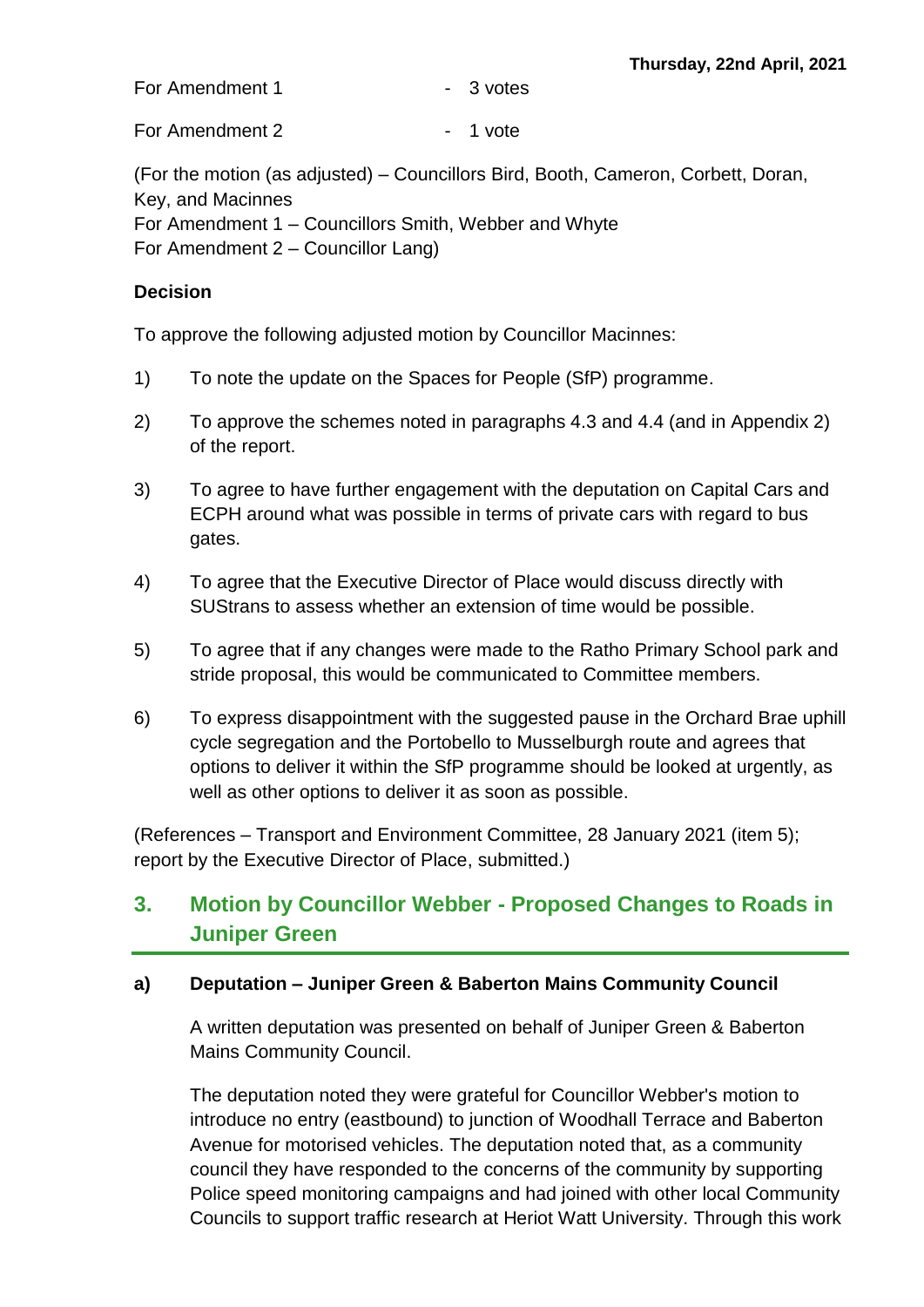and with expert insight from local police the they developed a simple solution that would close the rat run with minimal impact on the local community.

## **b) Motion by Councillor Webber – Proposed Changes to Roads in Juniper Green**

The following motion by Councillor Webber was submitted in terms of Standing Order 17:

"Committee:

- 1) Notes Juniper Green & Baberton Mains Community Council (JGBMCC) is keen to act in response to their own observations and those of their community.
- 2) Notes that JGBMCC have consulted widely and extensively with the local community both to gather ideas and on a proposed solution, initially raised by one of the local community police officers after observing the issues first-hand during a community speed watch initiative with Cllr Susan Webber Agrees to:

• Introduce no entry (eastbound) to junction of Woodhall Terrace and Baberton Avenue for motorised vehicles. This means continued access for cyclists

- Runs 24/7, as opposed to being restricted to specific hour
- 3) Further agrees to look at the feasibility of widening the pavement to make crossing easier but it might be best to initially enforce this through a temporary barrier as this would enable faster implementation.
- 4) Accepts these changes will reduce 'rat runners' and improve the safety of local residents by reducing the risk of an accident, especially during rush hour. This is also consistent with a number of Council and Government policies such as Safer Routes to School.
- 5) Notes, these proposed changes have the support of all local Councillors and calls for a report by the Director of Place be brought back in one cycle detailing the actions required to implement these proposals"

- moved by Councillor Webber, seconded by Councillor Smith

## **Decision**

To approve the following adjusted motion by Councillor Webber:

Committee:

1) Notes Juniper Green & Baberton Mains Community Council (JGBMCC) is keen to act in response to their own observations and those of their community.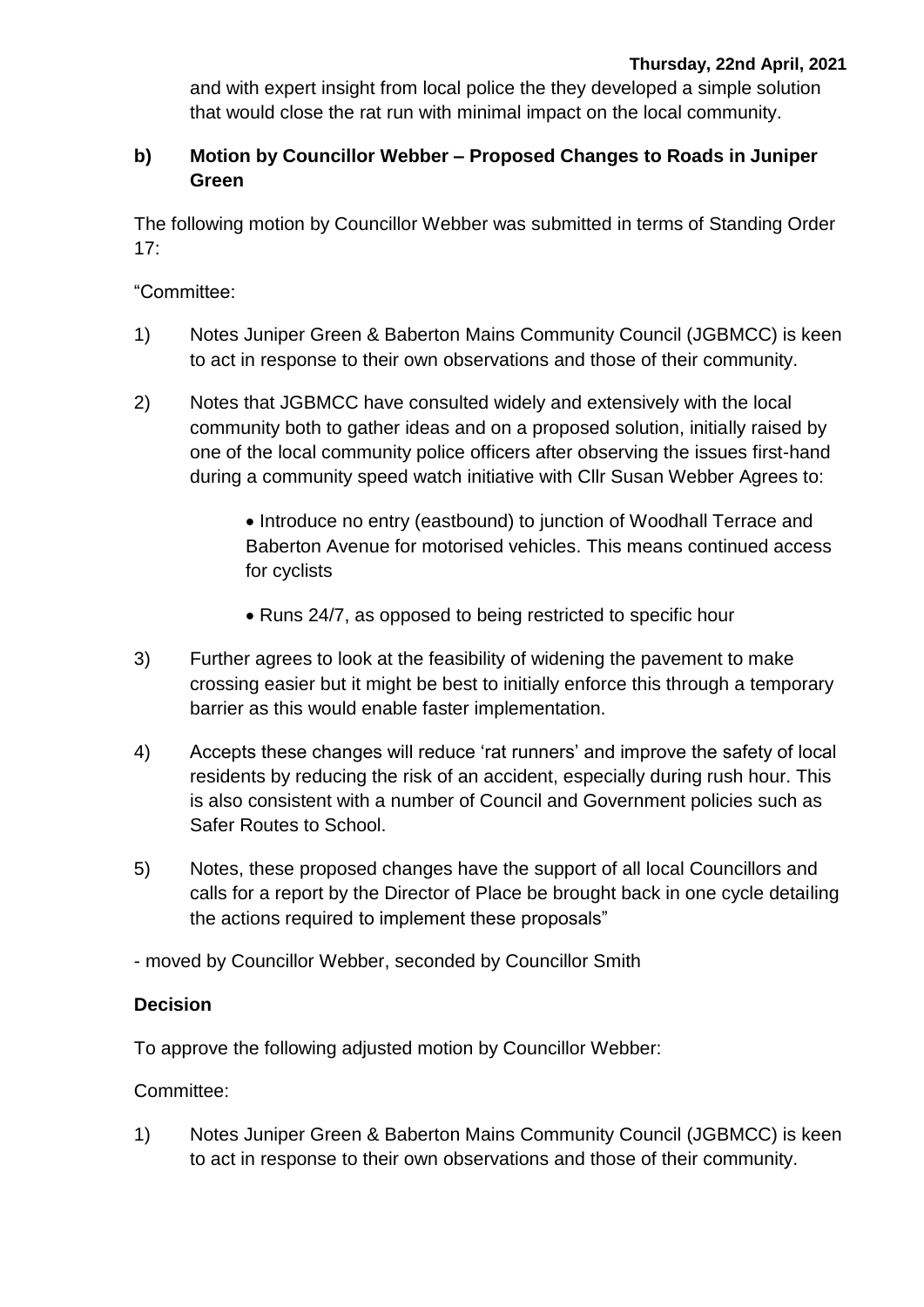#### **Thursday, 22nd April, 2021**

- 2) Notes that JGBMCC have consulted widely and extensively with the local community both to gather ideas and on a proposed solution, initially raised by one of the local community police officers after observing the issues first-hand during a community speed watch initiative with Cllr Susan Webber Agrees to:
	- Introduce no entry (eastbound) to junction of Woodhall Terrace and Baberton Avenue for motorised vehicles. This means continued access for cyclists
	- Runs 24/7, as opposed to being restricted to specific hour
- 3) Further agrees to look at the feasibility of widening the pavement to make crossing easier but it might be best to initially enforce this through a temporary barrier as this would enable faster implementation.
- 4) Accepts these changes will reduce 'rat runners' and improve the safety of local residents by reducing the risk of an accident, especially during rush hour. This is also consistent with a number of Council and Government policies such as Safer Routes to School.
- 5) Notes, these proposed changes have the support of all local Councillors and calls for a report by the Director of Place be brought in a minimum of 2 cycles detailing the actions required to implement these proposals."

## **4. Wardie Bay and Beach - Response to Motion**

#### **a) Deputation – Wardie Bay and Beachwatch**

A deputation was presented on behalf of Wardie Bay and Beachwatch.

The deputation thanked Councillors Bird and Steven Cuthill wholeheartedly for their hard work resulting from the Motion to Council on 10 December 2020 and the spirit of their efforts, especially in recognition of the necessity to protect and enhance the ecology and biodiversity of the site.

#### **b) Report by the Executive Director of Place**

In response to a motion by Councillor Bird, approved by Council on 10 December 2020, Committee considered a report outlining specific measures that the Council could consider to match the investment of the local community and support their calls for a cleaner, safer beach for the people and wildlife that benefit from it.

#### **Motion**

- 1) To note the report.
- 2) To agree that officers should engage with the community, local ward Councillors, and landowners to set up a management agreement, lease, or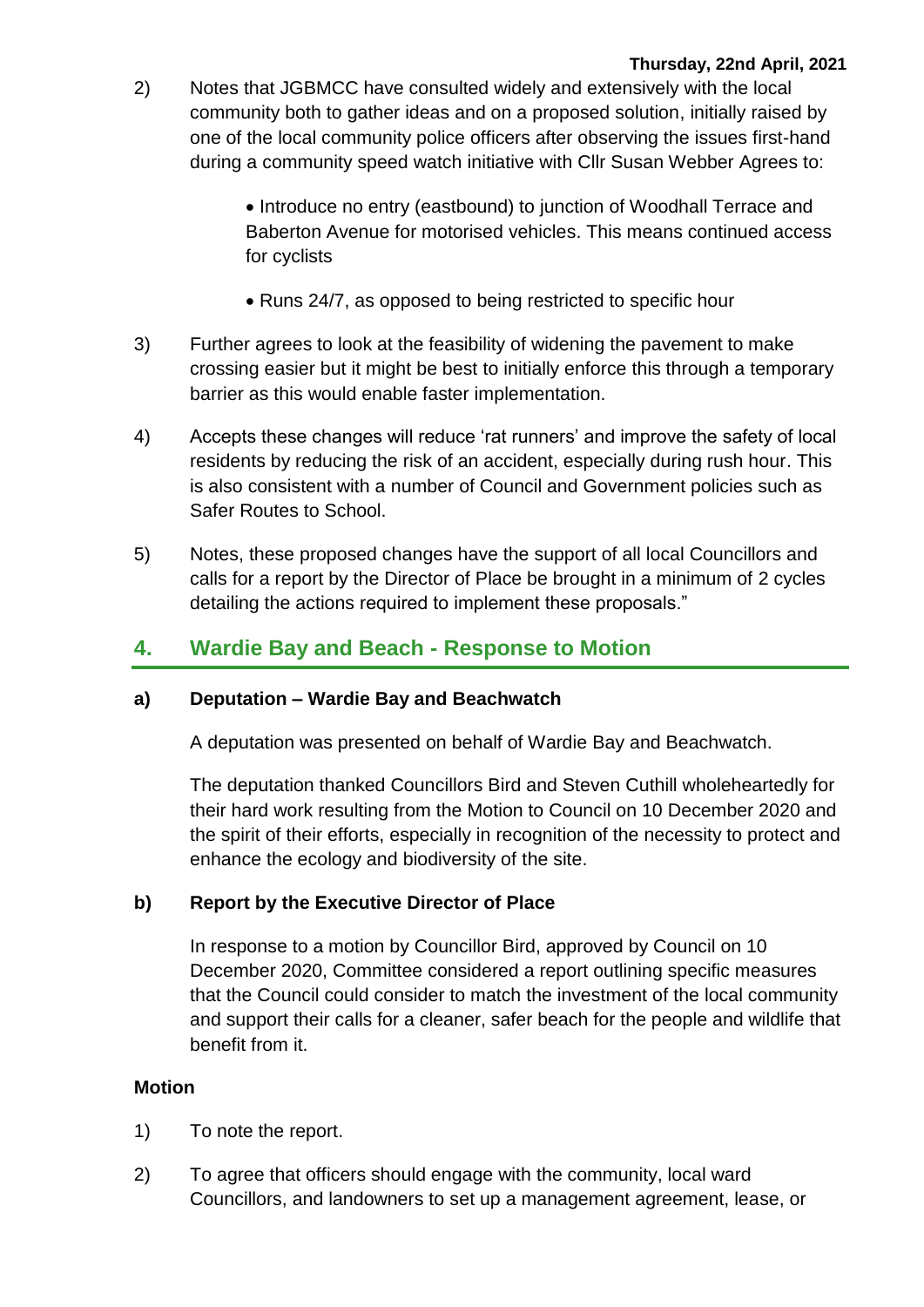similar agreement enabling the Council to take on responsibility for the management and development required to support the bathing designation of Wardie Bay. The outcome of these discussions should be reported back to Committee.

- 3) To discharge the approved motion by Councillor Bird to the Council on 10 December 2020.
- 4) To note that officers would undertake to come back to the Committee if any issues emerged.
- moved by Councillor Macinnes, seconded by Councillor Doran

## **Amendment**

- 1) To note the report.
- 2) To agree that officers should engage with the community, local ward Councillors, and landowners to set up a management agreement, lease, or similar agreement enabling the Council to take on responsibility for the management and development required to support the bathing designation of Wardie Bay. The outcome of these discussions should be reported back to Committee within three cycles.
- 3) To discharge the approved motion by Councillor Bird to the Council on 10 December 2020.
- 4) To note that officers would undertake to come back to the Committee if any issues emerge.
- moved by Councillor Lang, seconded by Councillor Bird

In accordance with Standing Order 22(12), the amendment was accepted as an addendum to the motion.

## **Decision**

To approve the following adjusted motion by Councillor Macinnes:

- 1) To note the contents of the report.
- 2) To agree that officers should engage with the community, local ward Councillors, and landowners to set up a management agreement, lease, or similar agreement enabling the Council to take on responsibility for the management and development required to support the bathing designation of Wardie Bay. The outcome of these discussions should be reported back to Committee within three cycles.
- 3) To discharge the approved motion by Councillor Bird to the Council on 10 December 2020.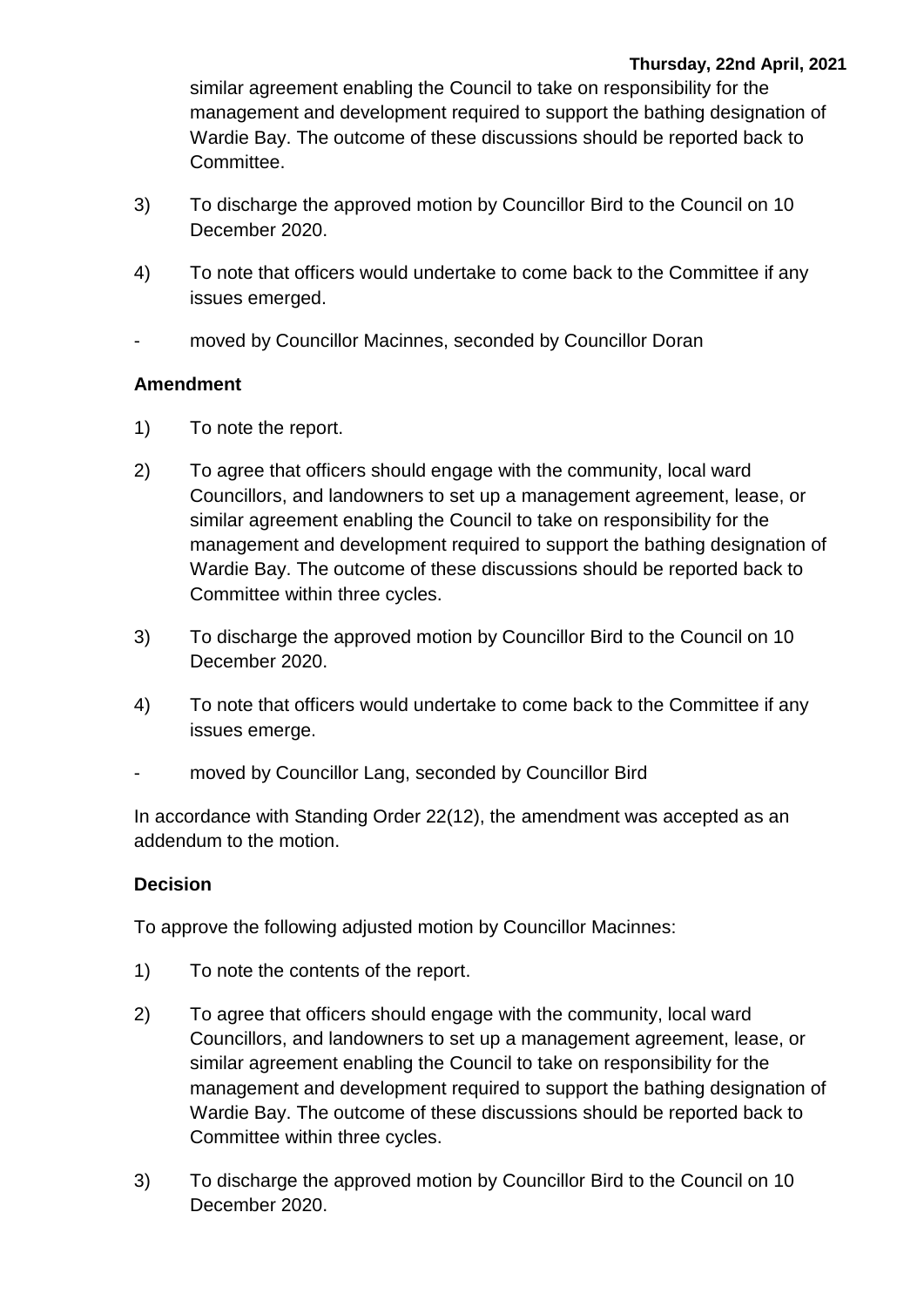4) To note that Officers would undertake to come back to the Committee if any issues emerge.

(References – Act of Council (No.11), 10 December 2020; report by the Executive Director of Place, submitted.)

## **5. Communal Bin Review Update**

#### **a) Deputation – New Town & Broughton Community Council**

A deputation was presented on behalf of New Town & Broughton Community Council.

The deputation noted recommendation (1.1.2) of the report to approve the change from gull proof bags and recycling boxes to the Communal Bin Hub service and asked that Committee did not approve this recommendation at the meeting so that the issues highlighted could be full addressed.

#### **b) Report by the Executive Director of Place**

An update was provided on the progress of the Communal Bin Review project, specifically relating to the timing and the phasing of the implementation stage. The report also contains a monitoring report and recommendation to replace the gull proof bags (GPB) service with bins.

#### **Motion**

- 1) To approve the revised phasing and timeline for the delivery of the communal bin hub roll-out (Appendix 1 of the report).
- 2) To approve the change from gull proof bags and recycling boxes to the Communal Bin Hub service (Appendix 2 of the report).
- 3) To note the intention to review 'Bring Sites'.
- 4) To note the updated costs associated with delivery of the communal bin project and the application to Zero Waste Scotland to access funding from the Recycling Infrastructure Fund.
- 5) To note that there was a clear expectation from Committee that the engagement that had been asked for was undertaken as rapidly as possible. To further note that the information should be put out as quickly as possible to allow a degree of feedback into that across all the Community Councils referenced incorporating the New Town and Broughton Community Council. To agree to look at some kind of augmentation with the communication plan that was already planned. To make clear that there was limited time, Committee expected residents to have an opportunity to feedback directly in to the service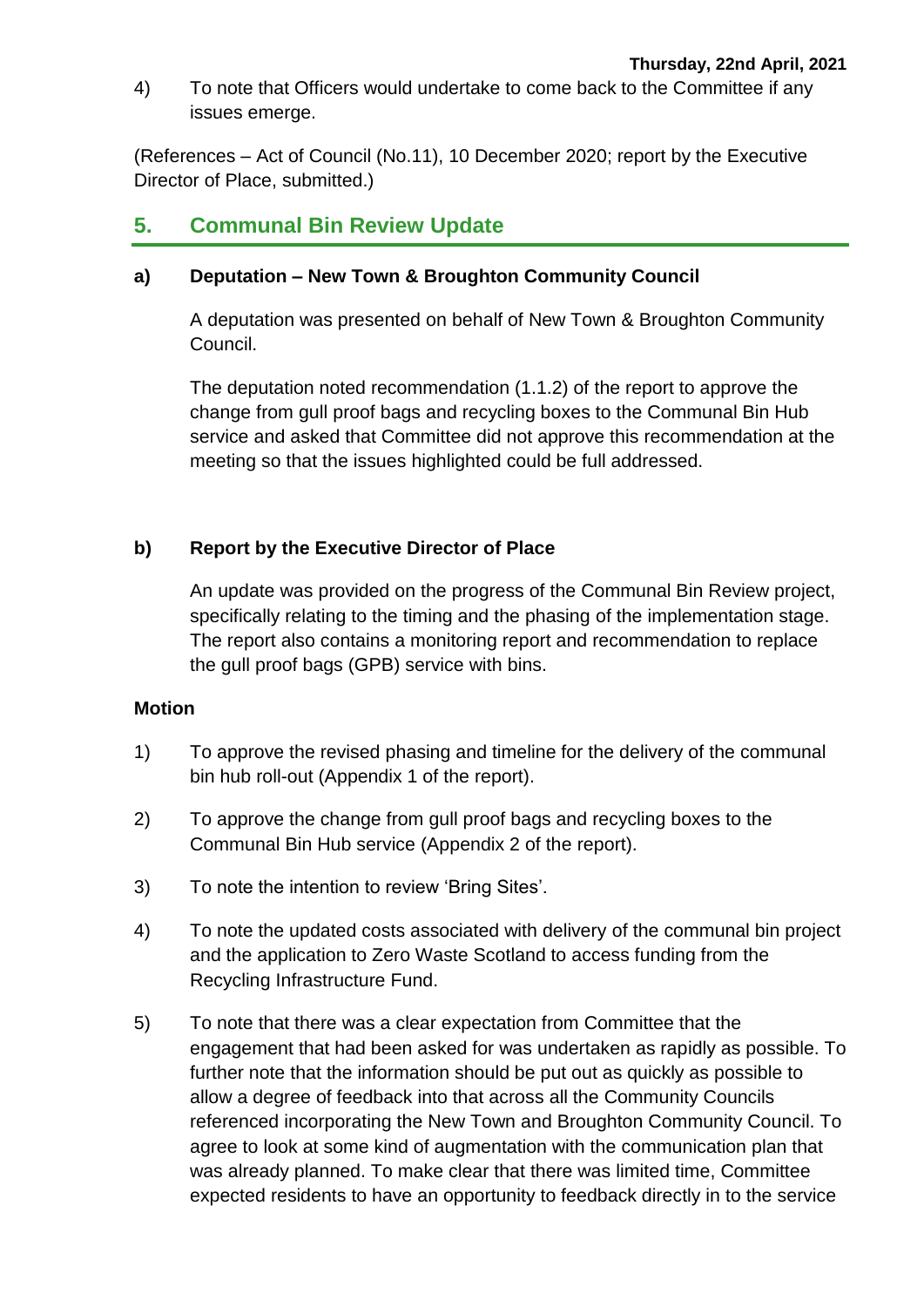and if there were any requirements for change after that period of engagement that the service would move to explain what it could accommodate and what it could not accommodate. A reference would be made back to Committee on the outcome of that engagement.

moved by Councillor Macinnes, seconded by Councillor Doran

## **Amendment 1**

- 1) To approve the revised phasing and timeline for the delivery of the communal bin hub roll-out (Appendix 1 of the report).
- 2) To defer a decision on the change from gull proof bags and recycling boxes to the Communal Bin Hub service until consultation and engagement had been carried out with the relevant Community Council and Street Associations affected by the changes as had been previously committed to.
- 3) To note the intention to review 'Bring Sites'.
- 4) To note the updated costs associated with delivery of the communal bin project and the application to Zero Waste Scotland to access funding from the Recycling Infrastructure Fund.
- moved by Councillor Smith, seconded by Councillor Mowat

## **Amendment 2**

- 1) To approve the revised phasing and timeline for the delivery of the communal bin hub roll-out (Appendix 1 of the report).
- 2) To approve the change from gull proof bags and recycling boxes to the Communal Bin Hub service (Appendix 2 of the report).
- 3) To note the intention to review 'Bring Sites' and to agree that any proposal to remove specific bring sites should be subject to a decision by the Committee.
- 4) To note the updated costs associated with delivery of the communal bin project and the application to Zero Waste Scotland to access funding from the Recycling Infrastructure Fund.
- moved by Councillor Lang, seconded by Councillor Key

In accordance with Standing Order 22(12), Amendment 2 was accepted as an addendum to the motion and amendment 1.

## **Voting**

The voting was as follows:

For the motion (as adjusted) - 7 votes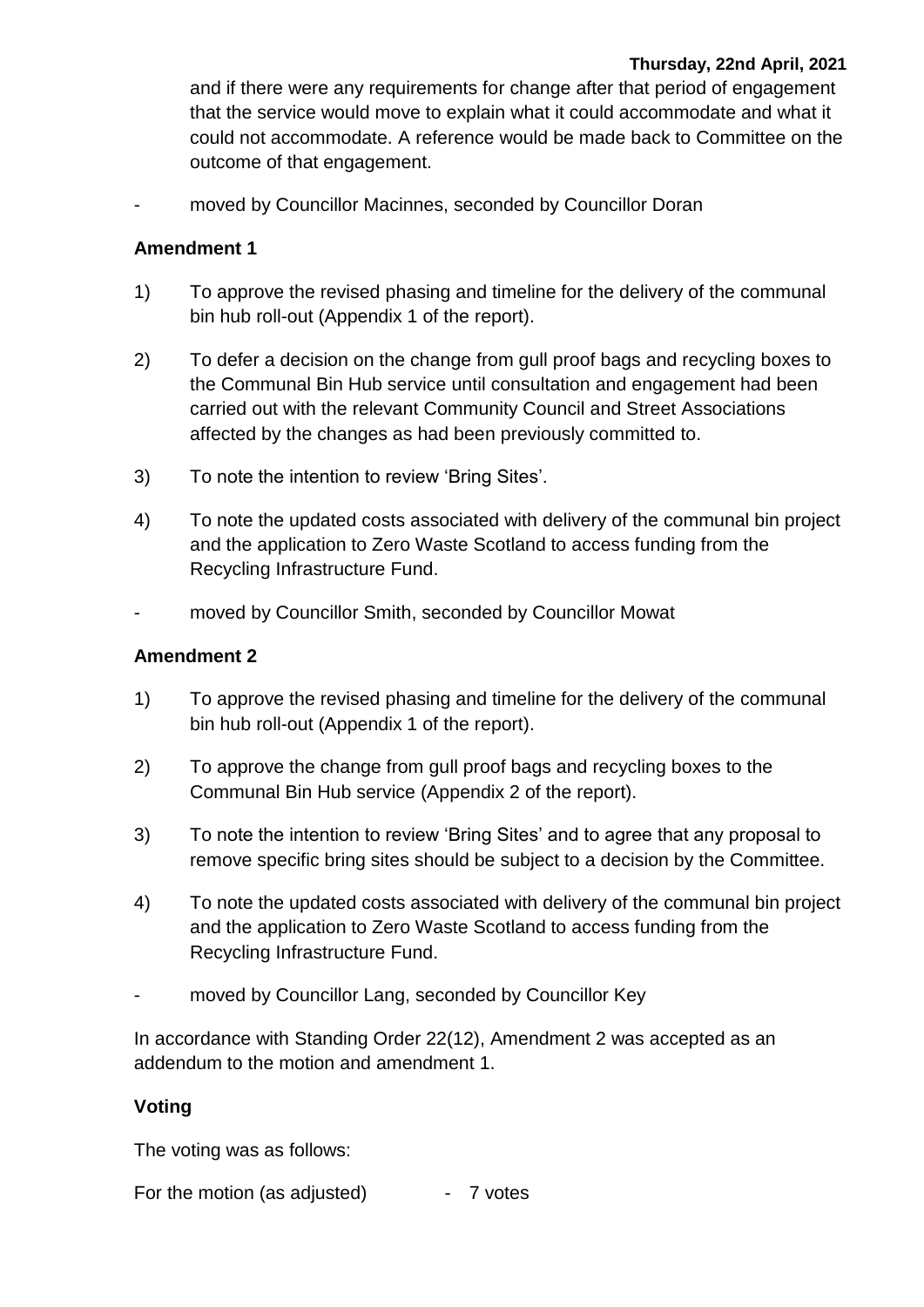For Amendment 1 (as adjusted) - 4 votes

(For the motion (as adjusted) – Councillors Bird, Booth, Cameron, Corbett, Doran, Key and Macinnes

For Amendment 1 (as adjusted) – Councillors Lang, Mowat, Smith, and Whyte)

#### **Decision**

To approve the following adjusted motion by Councillor Macinnes:

- 1) To approve the revised phasing and timeline for the delivery of the communal bin hub roll-out (Appendix 1 of the report).
- 2) To approve the change from gull proof bags and recycling boxes to the Communal Bin Hub service (Appendix 2 of the report).
- 3) To note the intention to review 'Bring Sites' and to agree that any proposal to remove specific bring sites should be subject to a decision by the Committee.
- 4) To note the updated costs associated with delivery of the communal bin project and the application to Zero Waste Scotland to access funding from the Recycling Infrastructure Fund.
- 5) To note the clear expectation from Committee that the engagement that had been asked for was undertaken as rapidly as possible. To further note that the information was put out as quickly as possible to allow a degree of feedback into that across all the Community Councils referenced incorporating the New Town and Broughton Community Council. To look at some kind of augmentation with the communication plan that was already planned. To make clear that there was limited time, Committee expected residents to have an opportunity to feedback directly in to the service and if there were any requirements for change after that period of engagement that the service would move to explain what it could accommodate and what it could not accommodate. A reference would be made back to Committee on the outcome of that engagement.

(References – Finance and Resources Committee, 4 March 2021 (item 19); report by the Executive Director of Place, submitted.)

Councillor Bird declared a non-financial interest in the above item as a Board Member of Changeworks.

## **6. Future Provision of Public Conveniences**

## **a) Deputation – Scottish Tourist Guide Association**

Committee considered a deputation from the Scottish Tourist Guide Association. The deputation asvised that they welcomed the opportunity to input their knowledge and experience to the strategy for provision of Public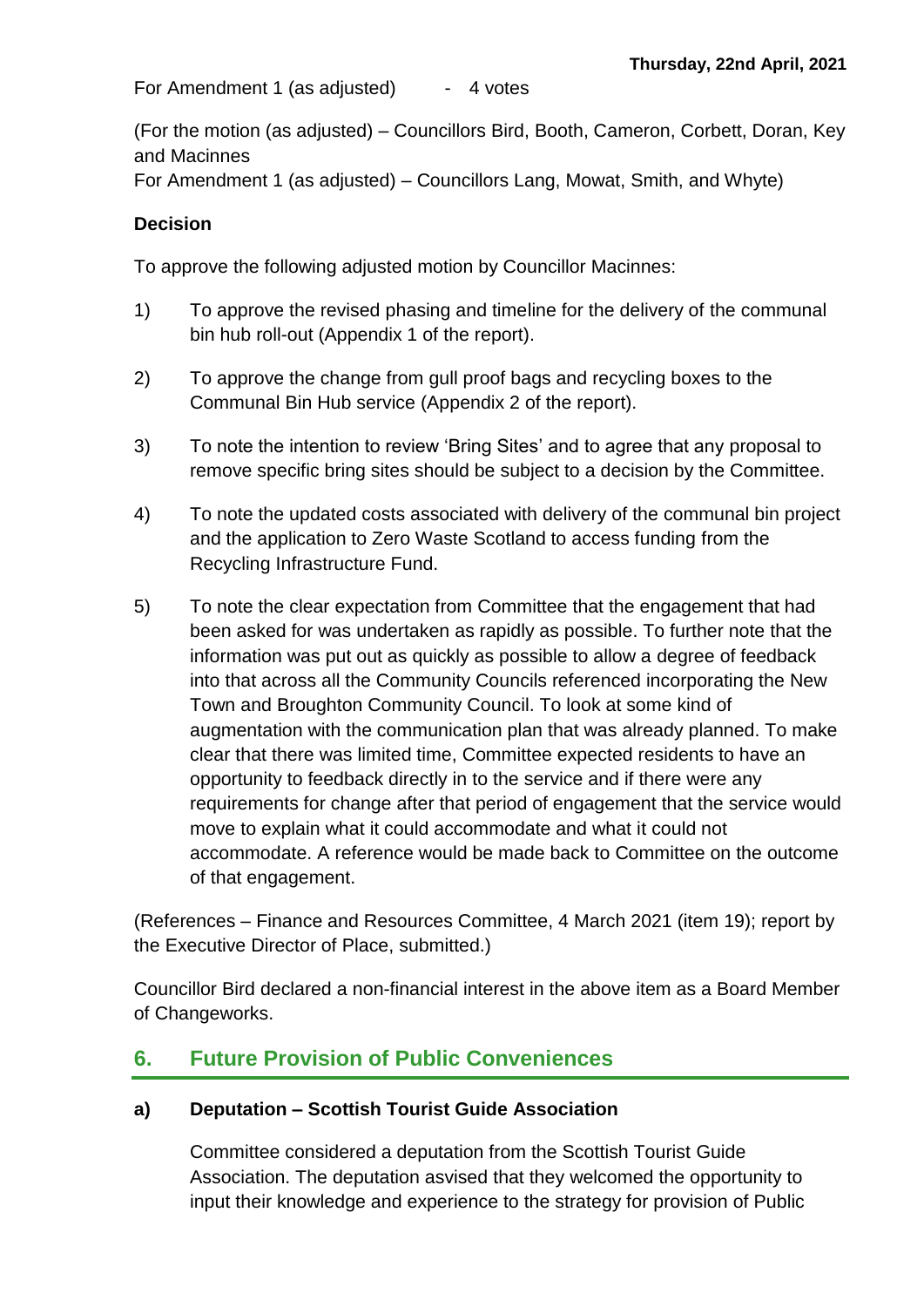#### **Thursday, 22nd April, 2021**

Conveniences, and felt they had concerns and suggestions to offer which might help shape it. The deputation advised that if the City was to return to its past success in attracting visitors, we must improve provision, address cuts and extend hygiene and handwashing facilities. Whilst the report by the Executive director of Place addressed some of the deputation's concerns, they advised that they would be very keen to work with the group to add their unique viewpoint and feedback from their guests.

#### **b) Ward Councillors -**

In accordance with Standing Order 33.1, the Convener agreed to hear presentations from Ward Councillors Burgess, Main and Rose.

Councillor Burgess addressed toilet provision on the Meadows and the need for urgent temporary provision. Councillor Burgess advised that whilst he and Councillor Rose were two Councillors for Southside Newington, Councillor Dickie and Councillor Perry and also Councillor Main from Morningside ward had been working on this issue.

Councillor Rose advised that tens of thousands of people passed through the Meadows on warm weather days. Councillor Rose noted that, due to lockdown restrictions, people congregated on the Meadows and advised that some residents had experienced unpleasant circumstances.

#### **c) Report by the Executive Director of Place**

Committee considered a report by the Executive Director of Place setting out plans for future provision of public conveniences in Edinburgh and sought approval to progress with focusing on ensuring there were appropriate facilities in premier parks in the first instance. An update was also provided on the costs and associated arrangements required to reopen all of the Council's existing public conveniences from April 2021, as requested by Council on 12 March 2021

#### **Motion**

- 1) To approve the approach for the future provision of public conveniences in Edinburgh set out in paragraphs 4.3 - 4.10 of the report.
- 2) To note the assessment of the existing facilities and gaps in existing provision as set out in Appendix 1 of the report.
- 3) To note that it was intended to focus initially on provision of public conveniences in premier parks which did not currently have facilities.
- 4) To note the estimated investment required to create new or refurbished public conveniences.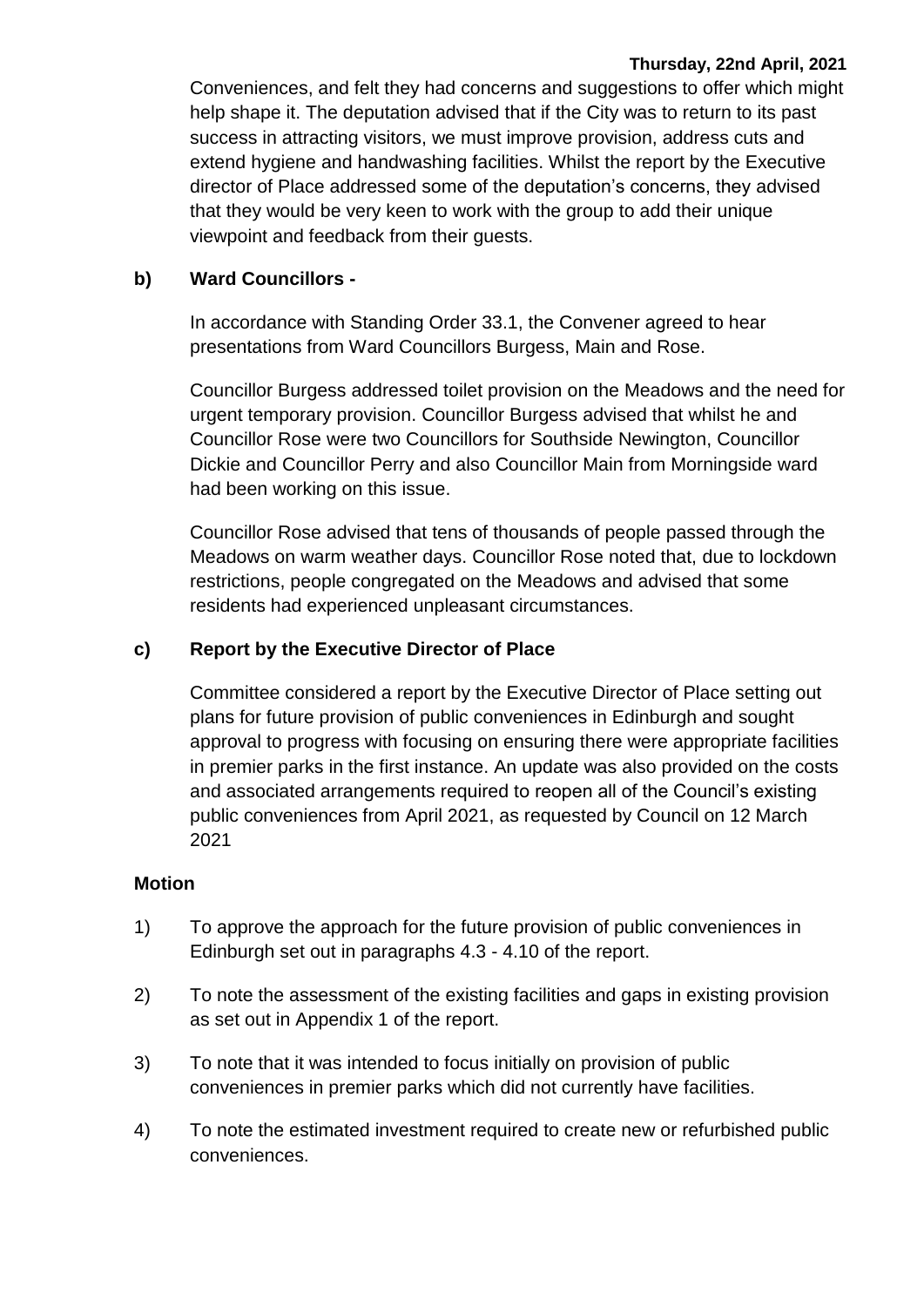- 5) To note the requested information on reopening all of the Council's existing public conveniences while the COVID-19 restrictions remained in place.
- 6) To agree to engage with all relevant stakeholders regarding the provision of toilets at Leith Links.
- 7) To welcome the report and note the easing of lockdown was gradual and that outdoor recreation and meetings would remain a key part of social interaction during Summer 2021, making our parks and outdoor spaces even more important to the people of Edinburgh.
- 8) To further note the damaging behaviour by a minority of people in the Meadows, Portobello and in other locations in the City, and the negative impact on the surrounding residents and others using the park and other affected areas.
- 9) To refer the decision to Full Council to approve an additional £450k of additional resources from COVID funds for additional temporary public toilets, meeting accessibility needs, in premier parks that required additional facilities, including the Meadows, and other locations where people would congregate in large numbers over the summer months, including Portobello, with the understanding that if the Full Council Meeting of the 29 April 2021 did not go ahead, authority would be delegated to the Chief Executive to approve an additional £450k of additional resources from COVID funds for additional temporary public toilets.
- 10) To request that the Executive Director of Place identified locations from the list set out in Appendix 1 of the report where the provision of temporary toilets throughout the summer would be beneficial to managing the impact of increased footfall.
- 11) To delegate the decision on the final list of locations to the Executive Director of Place in consultation with Group Leaders.
- 12) To further note that there were a number of significant community projects already underway in Colinton, but to agree to engage with the local community to understand if a community asset transfer of Colinton's public toilets could be used as a vehicle for improving provision, as set out in 4.20. To agree to retain the Colinton Public Convenience throughout the process of local engagement and the development of any other alternative plans as part of the ongoing public conveniences strategy.
- moved by Councillor Macinnes, seconded by Councillor Doran

In accordance with Standing Order 22(12), paragraphs 9 and 10 were accepted as an addendum to Amendment 1.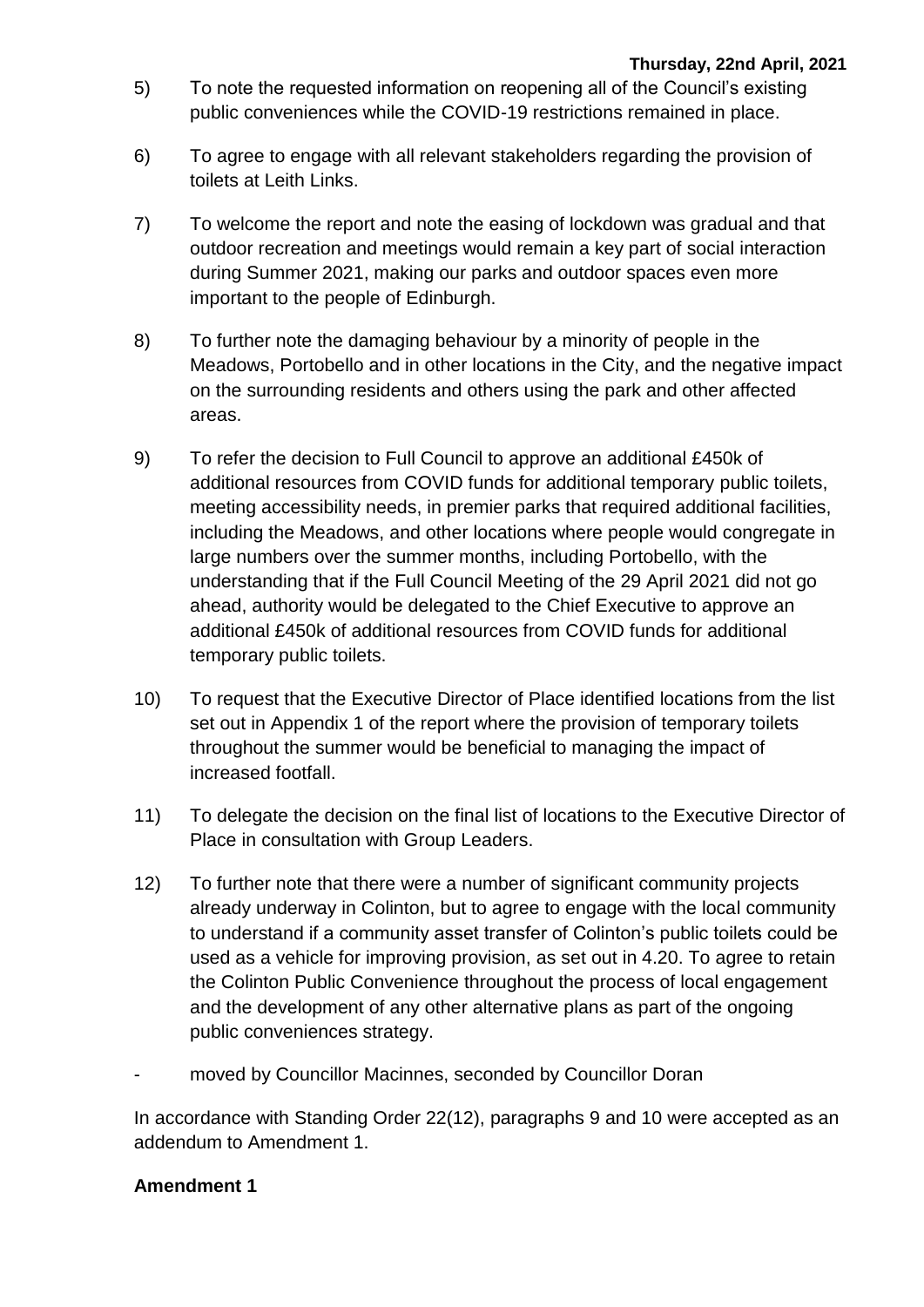- 1) To approve the approach for the future provision of public conveniences in Edinburgh set out in paragraphs 4.3 - 4.10 of the report.
- 2) To note the assessment of the existing facilities and gaps in existing provision as set out in Appendix 1 of the report.
- 3) To note that it was intended to focus initially on provision of public conveniences in premier parks which did not currently have facilities.
- 4) To note the estimated investment required to create new or refurbished public conveniences; and to accelerate exploration of commercial partnerships to deliver facilities based on a concessions model, reporting back to Committee within two cycles (noting this approach had already been taken for a combined café and public conveniences at Joppa).
- 5) To note the requested information on reopening all of the Council's existing public conveniences while the COVID-19 restrictions remained in place. and recycling boxes to the Communal Bin Hub service. To agree to reopen all existing public conveniences when Edinburgh entered Level 2 Covid restrictions.
- 6) To note that when the public toilets were closed at Haymarket to facilitate the delivery of the Haymarket development the sale was conditional on reprovisioning these facilities within the development and were detailed on the original planning permission; to note that the current planning permission did not show public toilets provided and to instruct officers to investigate whether this burden was not transferred in subsequent sales and report back to Committee with their findings.
- 7) To welcome, with respect of Colinton Public Conveniences, the written submissions by Colinton Community Council and Colinton Amenity Association.
- 8) To reject paragraph 4.20 of the report and to express continued support for the re-opening of Colinton Public Conveniences as part of the Council's scheme going ahead given (a) their location in the heart of Colinton village near to the Green Flag Spylaw Park; (b) the increasing number of visitors to the Colinton Tunnel as well as the Robert Louis Stevenson trail and Phoebe Traquair railings; and (c) the modern nature of the facilities which were in good condition and not subject to any anti-social behaviour issues.
- 9) To express disappointment at the manner in which they had been singled out without any clear evidence base and with no clear justification.
	- moved by Councillor Mowat, seconded by Councillor Smith

## **Amendment 2**

Add to existing recommendations: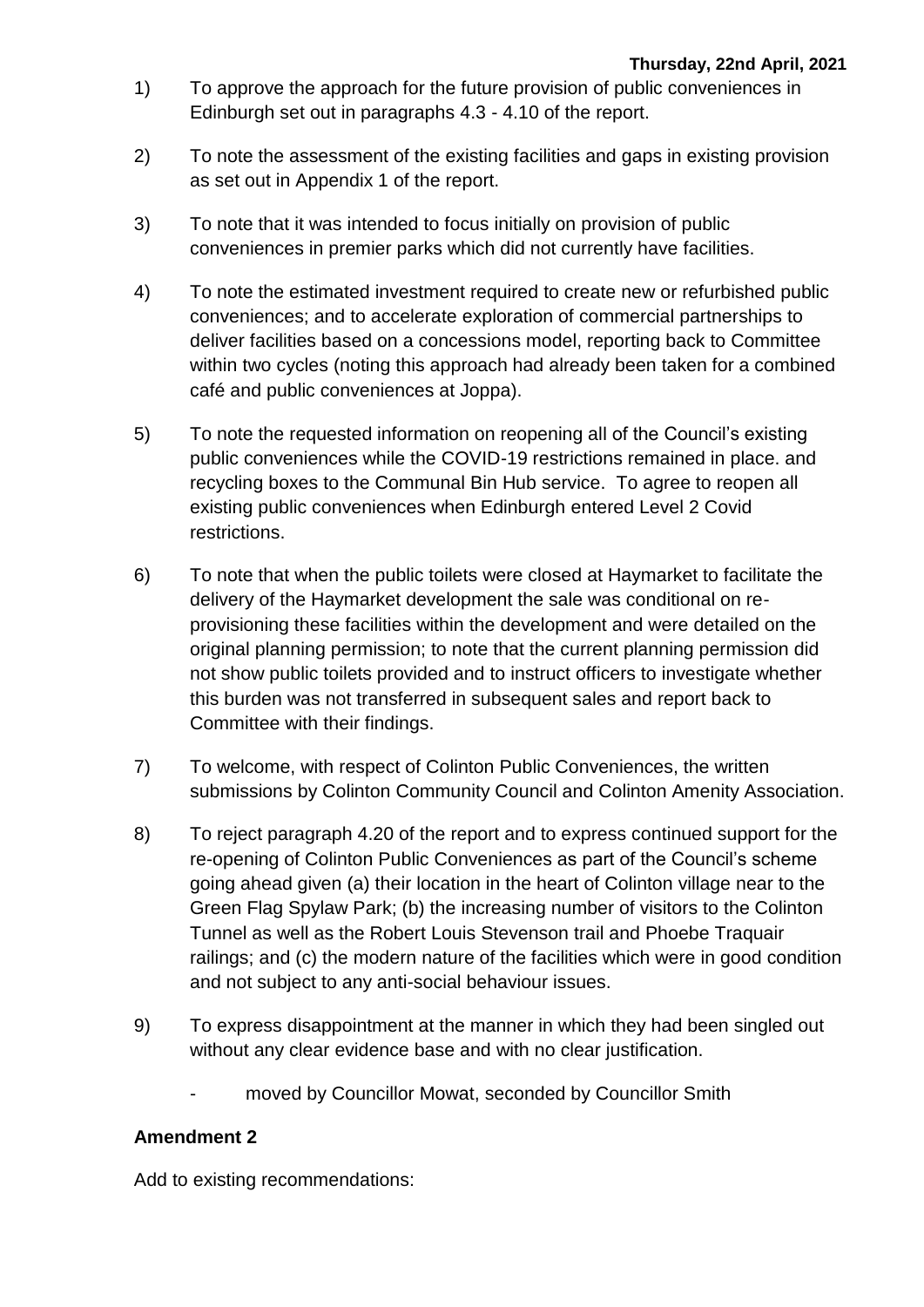1) In relation to immediate needs:

1.1 - To agree to look at options for opening the currently closed public toilets as outlined in paragraph 4.30 of the report as soon as practicable, and consistent with public health advice.

1.2 – To agree to support Pentlands Hills Regional Park in its aim to install toilet facilities for Spring/Summer 2021.

1.3 – To agree to extend opening hours in peak footfall locations as necessary – for example, at the Meadows and Bruntsfield Links and at Portobello.

1.4 – To agree to provide enhanced signage as necessary to direct people to available facilities.

1.5 – To agree that additional temporary toilet facilities be placed at a central location on the Meadows on an urgent basis, to be available during periods of high demand and for as long as necessary.

2) In relation to future permanent provision:

2.1 – To request consideration of a permanent centrally-located toilet facility on the Meadows in addition to current provision, to address high and seasonal footfall in this location; and to agree to keep under review seasonal and high-demand capacity for Meadows and Bruntsfield Links.

2.2 – To request a review of options for other high footfall country parks and LNRs such as Hermitage of Braid and Blackford Hill.

moved by Councillor Corbett, seconded by Councillor Booth

In accordance with Standing Order 22(12), Amendment 2 was accepted as an addendum to the motion.

## **Amendment 3**

At end of recommendation 1.1.2, insert "and notes that no public toilets were proposed for closure as a result of this report"

moved by Councillor Lang, seconded by Councillor Key

In accordance with Standing Order 22(12), Amendment 3 was accepted as an addendum to the motion.

- 1) To approve the approach for the future provision of public conveniences in Edinburgh set out in paragraphs 4.3 - 4.10 of the report.
- 2) To note the assessment of the existing facilities and gaps in existing provision as set out in Appendix 1 of the report.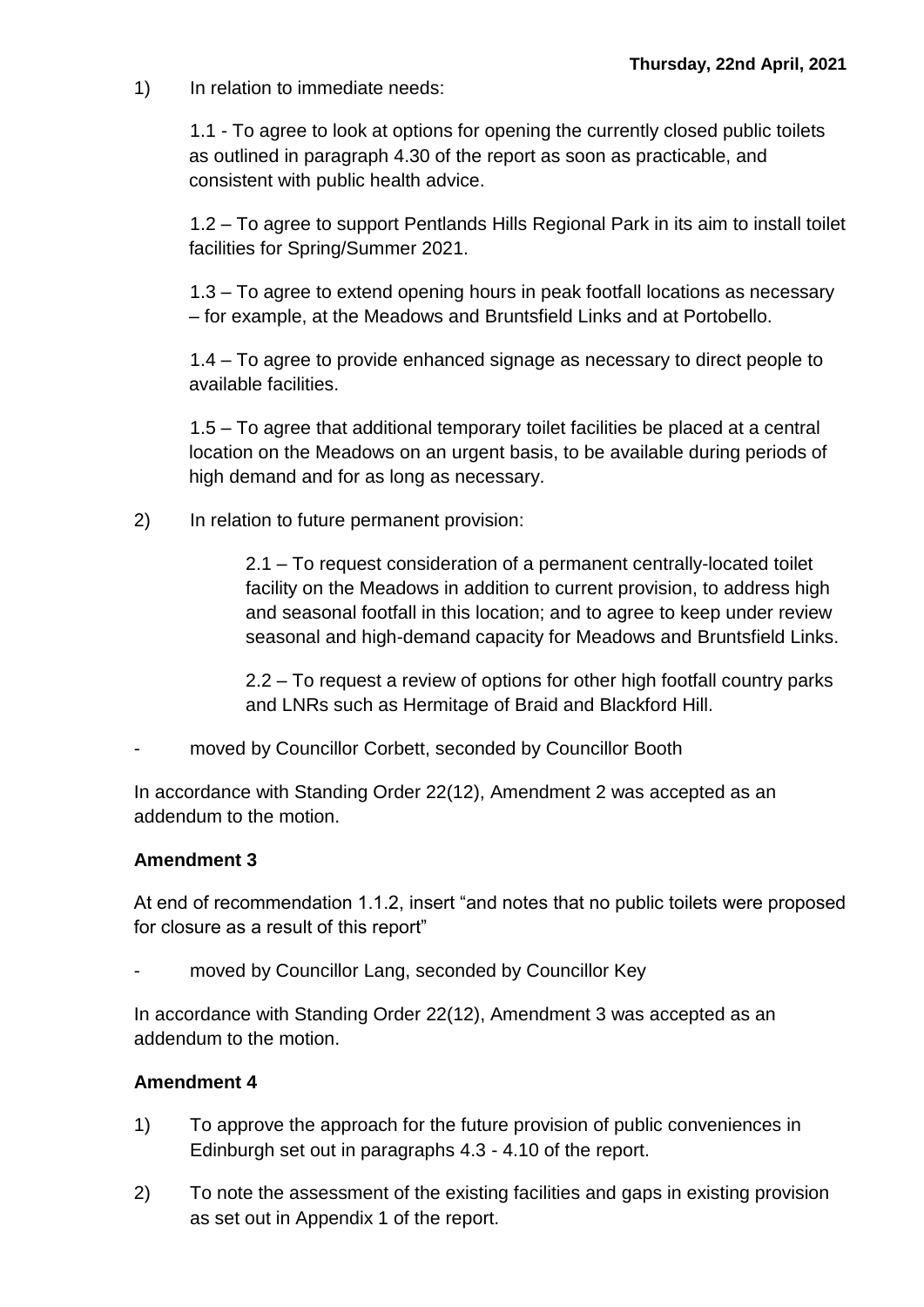- 3) To note that it was intended to focus initially on provision of public conveniences in premier parks which did not currently have facilities.
- 4) To note the estimated investment required to create new or refurbished public conveniences.
- 5) To note the requested information on reopening all of the Council's existing public conveniences whilst the COVID-19 restrictions remained in place.
- 6) To recognise that thousands of people gathered on the Meadows and Bruntsfield Links to socialise and enjoy the outdoors during good weather.
- 7) To note that the existing toilet facilities and opening hours were inadequate to cope with this level of demand.
- 8) To regret the impact of public urination in residential streets surrounding the Meadows and the Links.
- 9) To call for sufficient temporary toilet facilities to be placed at a central location on the Meadows on an urgent basis. Whilst temporary, these provisions should be capable of being available during periods of good weather and large gatherings.
- 10) To request a briefing note be circulated to Councillors on the facilities installed.
- 11) To note the longer-term work on city-wide, permanent, toilet provision as proposed in the report and requested that, as well as the replacement of existing facilities at east and west ends of the Meadows and Bruntsfield Links, that consideration was also given to a permanent centrally located toilet facility in the park, to address high footfall in this location.
- moved by Councillor Cameron, seconded by Councillor Bird

## **Voting**

For the motion For the motion American Supersity Bureau and Supersity Bureau and Supersity Bureau and Supersity Bureau and Supersity Bureau and Supersity Bureau and Supersity Bureau and Supersity Bureau and Supersity Burea

For the amendment - 3 votes

(For the motion (as adjusted) – Councillors Bird, Booth, Cameron, Corbett, Doran, Key, Lang and Macinnes.

For Amendment 1 (as adjusted) – Councillors Mowat, Smith and Whyte)

## **Decision**

To approve the following adjusted motion by Councillor Macinnes:

1) To approve the approach for the future provision of public conveniences in Edinburgh set out in paragraphs 4.3 - 4.10 of the report.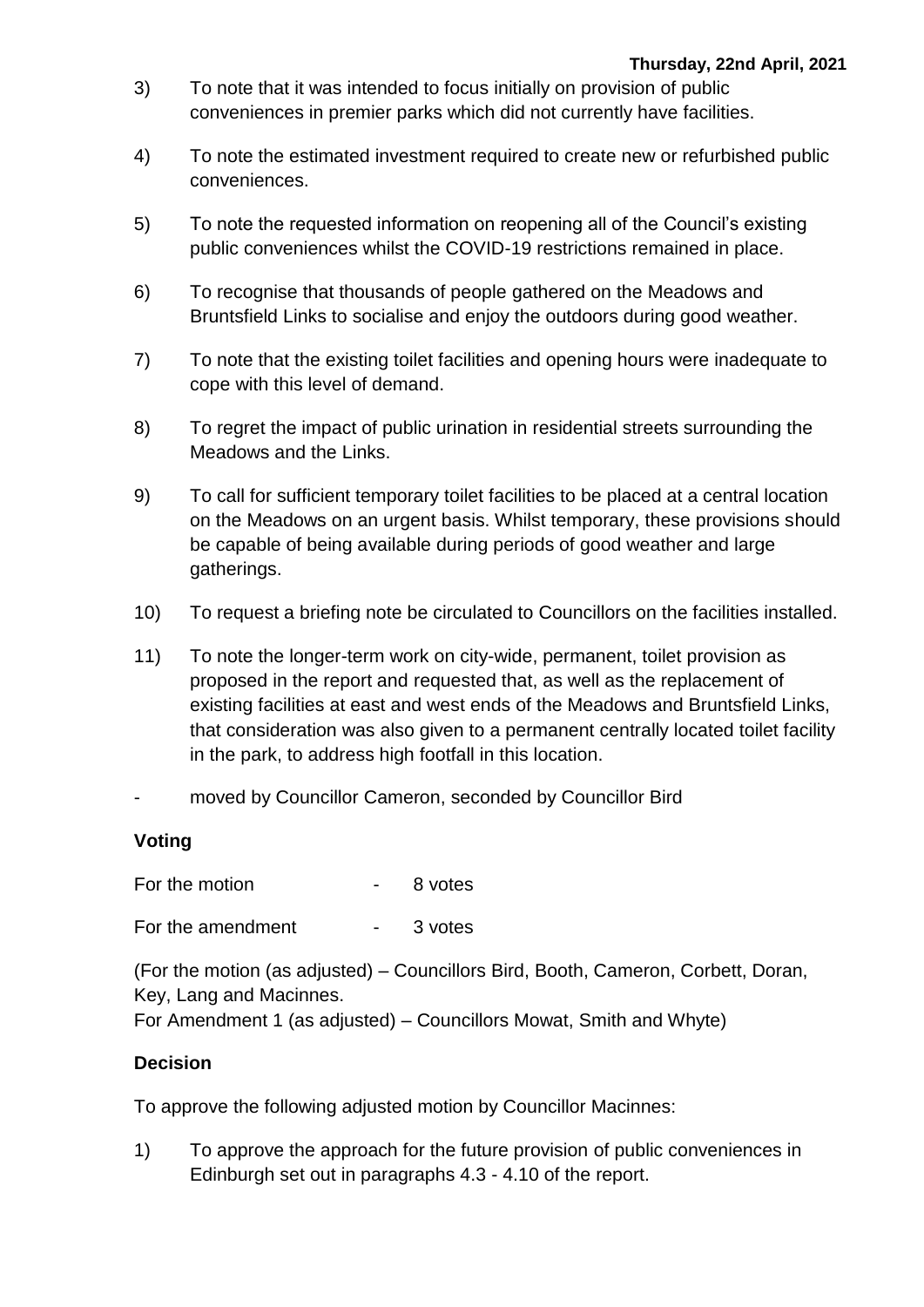- 2) To note the assessment of the existing facilities and gaps in existing provision as set out in Appendix 1 of the report and to note that no public toilets were proposed for closure as a result of this report.
- 3) To note that it was intended to focus initially on provision of public conveniences in premier parks which did not currently have facilities.
- 4) To note the estimated investment required to create new or refurbished public conveniences.
- 5) To note the requested information on reopening all of the Council's existing public conveniences while the COVID-19 restrictions remained in place.
- 6) To agree to engage with all relevant stakeholders regarding the provision of toilets at Leith Links.
- 7) To welcome the report and to note the easing of lockdown was gradual and that outdoor recreation and meetings would remain a key part of social interaction during Summer 2021, making our parks and outdoor spaces even more important to the people of Edinburgh.
- 8) To further note the damaging behaviour by a minority of people in the Meadows, Portobello and in other locations in the City, and the negative impact on the surrounding residents and others using the park and other affected areas.
- 9) To refer the decision to Full Council to approve an additional £450k of additional resources from COVID funds for additional temporary public toilets, meeting accessibility needs, in premier parks that required additional facilities, including the Meadows, and other locations where people would congregate in large numbers over the summer months, including Portobello, with the understanding that if the Full Council Meeting of the 29 April 2021 did not go ahead, authority would be delegated to the Chief Executive to approve an additional £450k of additional resources from COVID funds for additional temporary public toilets.
- 10) To request that the Executive Director of Place identified locations from the list set out in Appendix 1 of the report where the provision of temporary toilets throughout the summer would be beneficial to managing the impact of increased footfall.
- 11) To delegate the decision on the final list of locations to the Executive Director of Place in consultation with Group Leaders.
- 12) To further note that there were a number of significant community projects already underway in Colinton, but to agree to engage with the local community to understand if a community asset transfer of Colinton's public toilets could be used as a vehicle for improving provision, as set out in paragraph 4.20 of the report. To agree to retain the Colinton Public Convenience throughout the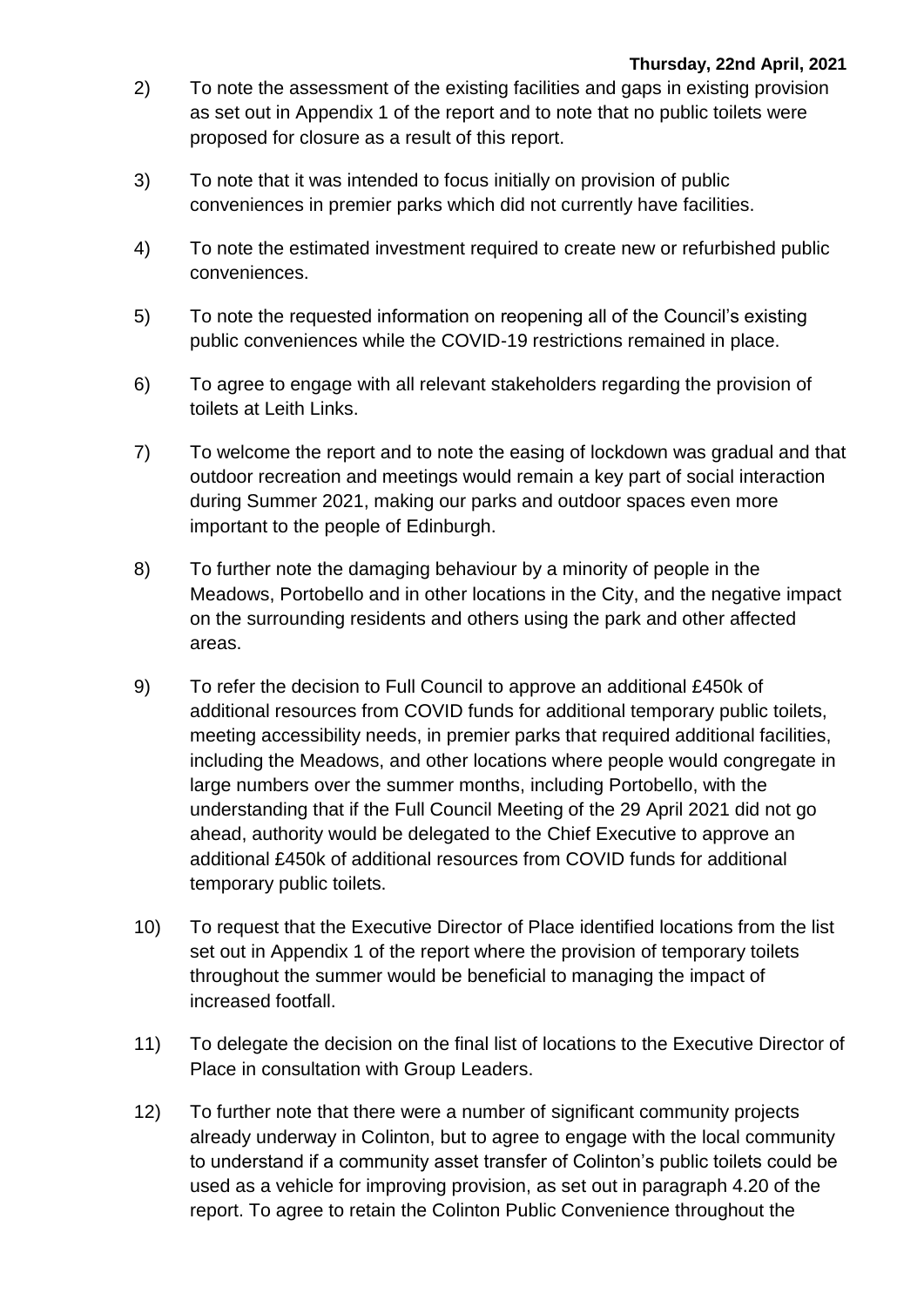process of local engagement and the development of any other alternative plans as part of the ongoing public conveniences strategy.

13) In relation to immediate needs:

13.1 - To agree to look at options for opening the currently closed public toilets as outlined in paragraph 4.30 of the report as soon as practicable, and consistent with public health advice.

13.2 – To agree to support Pentlands Hills Regional Park in its aim to install toilet facilities for Spring/Summer 2021.

13.3 – To agree to extend opening hours in peak footfall locations as necessary – for example, at the Meadows and Bruntsfield Links and at Portobello.

13.4 – To agree to provide enhanced signage as necessary to direct people to available facilities.

13.5 – To agree that additional temporary toilet facilities be placed at a central location on the Meadows on an urgent basis, to be available during periods of high demand and for as long as necessary.

14) In relation to future permanent provision:

14.1 – To request consideration of a permanent centrally-located toilet facility on the Meadows in addition to current provision, to address high and seasonal footfall in this location; and to agree to keep under review seasonal and high-demand capacity for Meadows and Bruntsfield Links.

14.2 – To request a review of options for other high footfall country parks and LNRs such as Hermitage of Braid and Blackford Hill.

(Reference – report by the Executive Director of Place, submitted.)

Councillor Doran declared a non-financial interest in the above item as she lived in the Portobello area.

## **7. Minutes**

## **Decision**

- 1) To approve the minute of the Transport and Environment Committee of 28 January 2021 as a correct record.
- 2) To approve the minute of the Transport and Environment Committee of 19 February 2021 as a correct record.

## **8. Transport and Environment Committee Work Programme**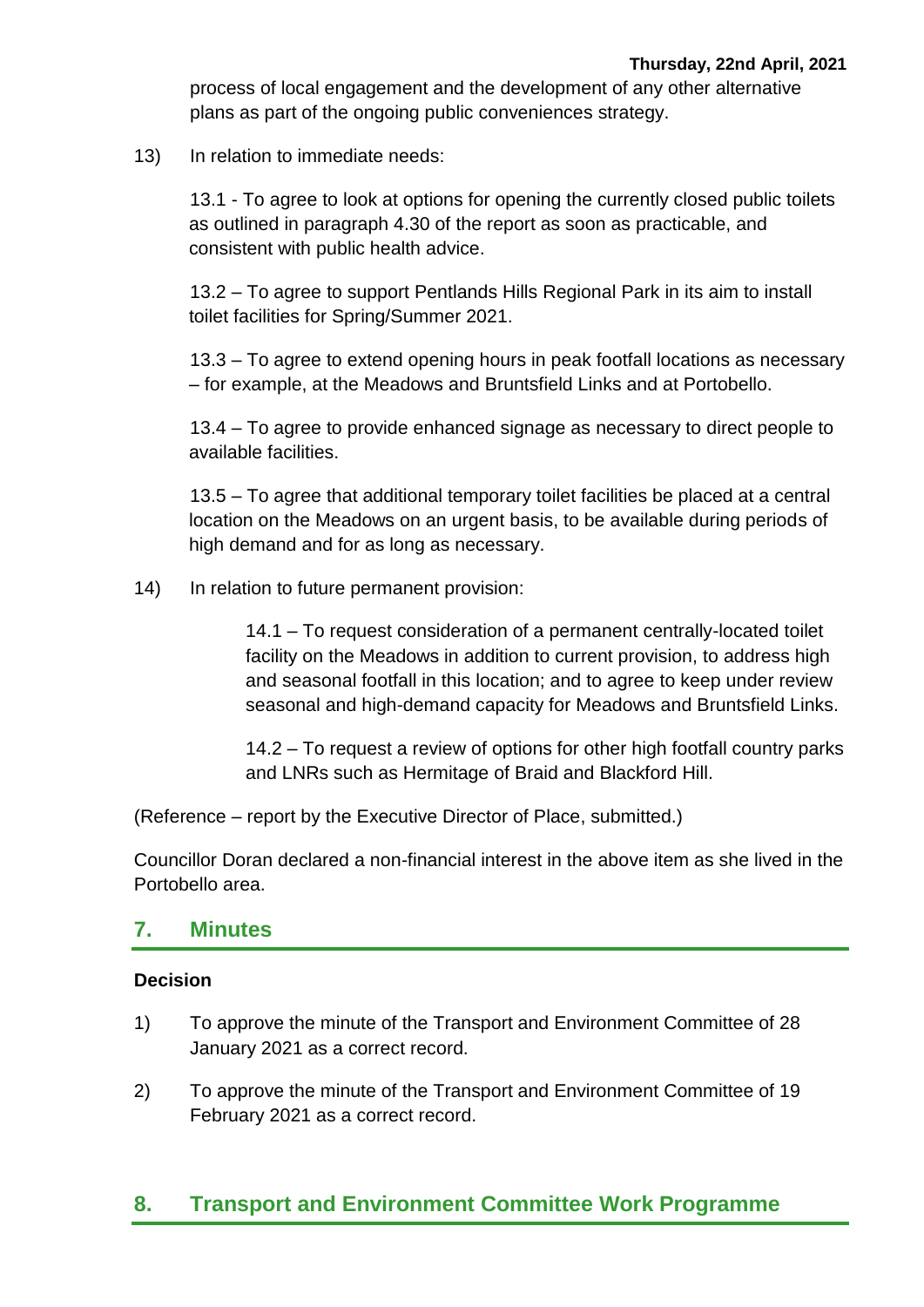The Transport and Environment Committee Work Programme was presented.

## **Decision**

To note the Work Programme.

(Reference – Work Programme, submitted.)

## **9. Transport and Environment Committee Rolling Actions Log**

The Transport and Environment Committee Rolling Actions Log for April 2021 was presented.

## **Decision**

1) To agree to close the following actions:

**Action 4 –** Electric Vehicle Infrastructure: Business Case

**Action 13 –** Motion by Councillor Miller – Tollcross Primary School Road Safety Improvements

**Action 21 (3 & 5) –** Transport and Environment Committee Business Bulletin

**Action 23 -** Decriminalised Traffic and Parking Enforcement (Update)

**Action 26 –** City Mobility Plan – Draft for Consultation

**Action 28 –** Edinburgh: Million Tree City

**Action 30 –** Business Bulletin

**Action 31 –** City Mobility Plan – Public Consultation and Engagement Key Messages and Next Steps

**Action 32 (1) –** Business Bulletin

**Action 33 (1 & 2) –** City Centre West to East Cycle Link and Street Improvements Project - Section 3(b) (North St David Street) - Representations to Traffic Regulation Order and Redetermination Order

**Action 35 (1, 2, 3 & 4) –** Spaces for People Update - November 2020

**Action 37 –** Motion by Councillor Webber – Intelligent Traffic Signals

**Action 39 (1) –** Business Bulletin

**Action 40 (1& 3) –** Spaces for People Update - January 2021

**Action 41 –** Lothian Buses Presentation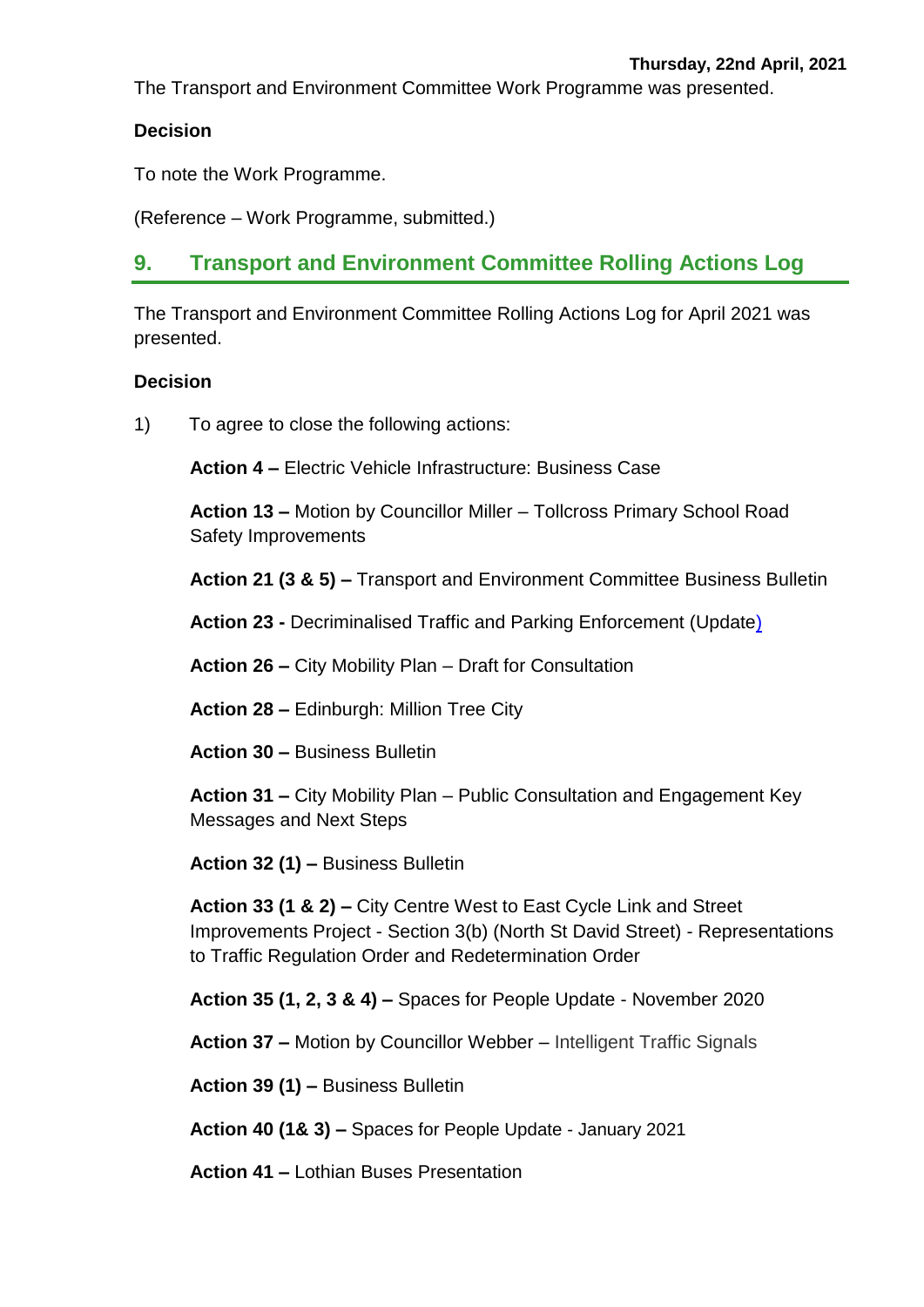**Action 48 (1 & 2) –** Revenue Monitoring Update –2020/2021 Month seven position

2) To otherwise note the Rolling Actions Log.

(Reference – Rolling Actions Log, submitted.)

## **10. Delivery of the Road Safety Improvements Programme**

#### **a) Deputation – Ratho and District Community Council**

A written deputation was presented on behalf of Ratho and Disctrict Community Council

The deputation advised that they understood that the proposal to be put to the Committee was for a pedestrian signalised crossing only. This arose from a petition considered by the Petitions Committee on 4 September 2014, regarding a request for the installation of traffic signals at the A71 Dalmahoy junction. The deputation requested that designs for the junction were based on vehicular signals as requested in the petition for the safety of all road users, vehicular and pedestrian, and not solely based cost alone.

#### **b) Report by the Executive Director of Place**

An update was provided on the Council's ongoing programme of road safety improvements and on the long-term trend of a significant reduction in the number of personal injury collisions occurring each year in Edinburgh.

An update was also provided on plans for short term improvements at the major junction at Portobello High Street/King's Road/Seafield Road East/Inchview Terrace/Sir Harry Lauder Road to improve safety for vulnerable road users. Approval, in principle, was requested to promote a Temporary Traffic Regulation Order (TTRO) to temporarily ban left turns for goods vehicles with an operating weight exceeding 7.5 tonnes, from Portobello High Street onto Sir Harry Lauder Road, for a period of up to 18 months.

## **Motion**

- 1) To note the various workstreams included within the Council's programme of road safety improvements and the delivery of this programme in 2020-21 and 2021-22.
- 2) To note the long-term trend of a significant reduction in the number of personal injury collisions occurring each year in Edinburgh.
- 3) To note that a new Road Safety Plan for Edinburgh was currently being developed to cover the period to 2030.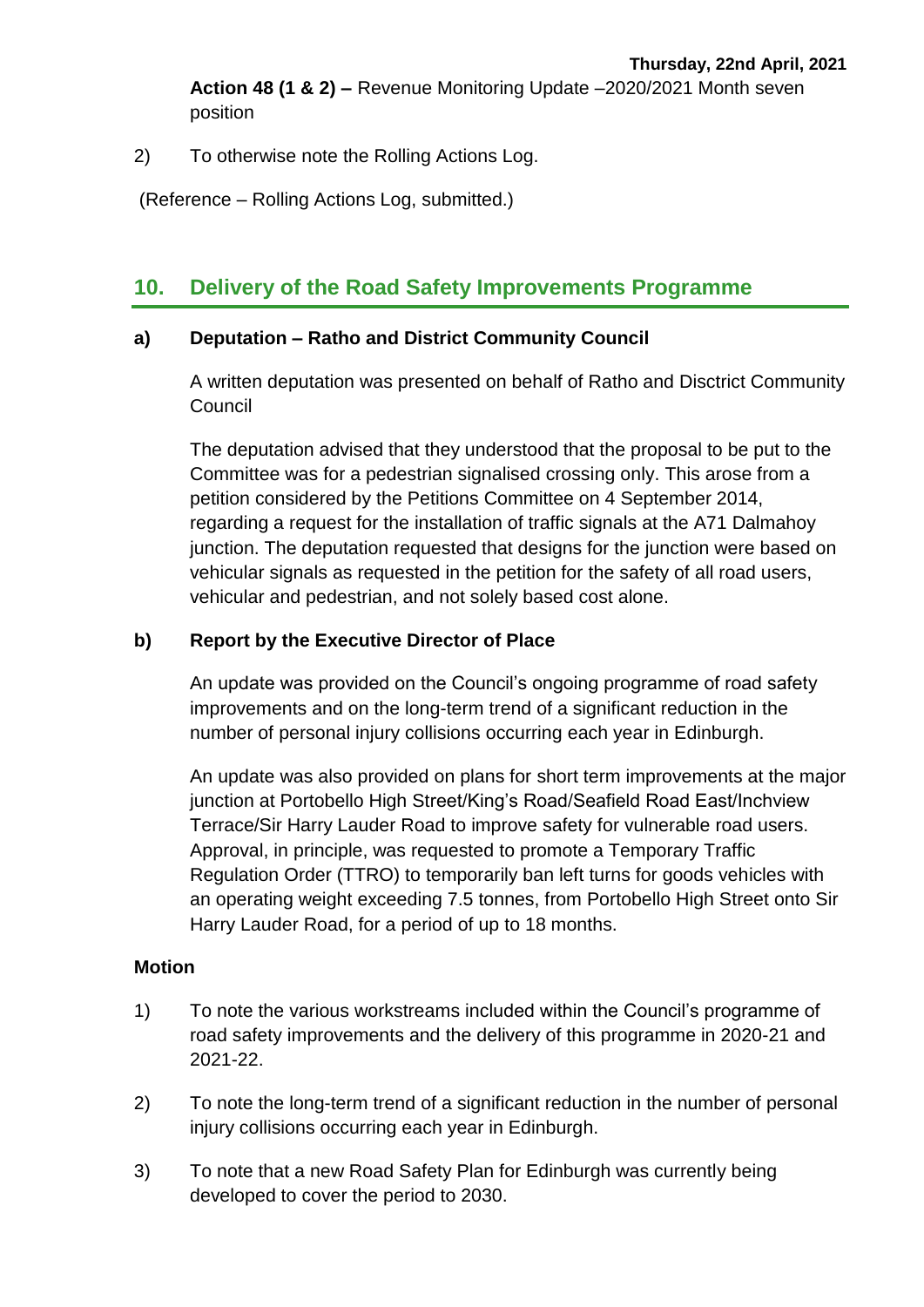#### **Thursday, 22nd April, 2021**

- 4) To approve, in principle, the promotion of a Temporary Traffic Regulation Order (TTRO) to ban left turns for goods vehicles from Portobello High Street onto Sir Harry Lauder Road, as set out in paragraphs 4.32 – 4.47 of the report, should this be required as part of a programme of short term improvements at this junction to improve safety for vulnerable road users.
- 5) To note that engagement with local stakeholders on the options for the road layout at the major junction at Portobello High Street/King's Road/Seafield Road East/Inchview Terrace/Sir Harry Lauder Road had concluded that there was one possible option which may secure support. This was now being designed for an independent road safety audit and would then be discussed further with stakeholders.
- 6) To note that an update on plans for longer term improvements at this junction and other major junctions in the city would be presented to Committee in June 2021.
- moved by Councillor Macinnes, seconded by Councillor Doran

- 1) To note the various workstreams included within the Council's programme of road safety improvements and the delivery of this programme in 2020-21 and 2021-22.
- 2) To note the long-term trend of a significant reduction in the number of personal injury collisions occurring each year in Edinburgh.
- 3) To note that a new Road Safety Plan for Edinburgh was currently being developed to cover the period to 2030.
- 4) To approve, in principle, the promotion of a Temporary Traffic Regulation Order (TTRO) to ban left turns for goods vehicles from Portobello High Street onto Sir Harry Lauder Road, as set out in paragraphs 4.32 – 4.47 of the report, should this be required as part of a programme of short term improvements at this junction to improve safety for vulnerable road users;.
- 5) To note that engagement with local stakeholders on the options for the road layout at the major junction at Portobello High Street/King's Road/Seafield Road East/Inchview Terrace/Sir Harry Lauder Road had concluded that there was one possible option which may secure support. This was now being designed for an independent road safety audit and would then be discussed further with stakeholders.
- 6) To note that an update on plans for longer term improvements at this junction and other major junctions in the city would be presented to Committee in June 2021.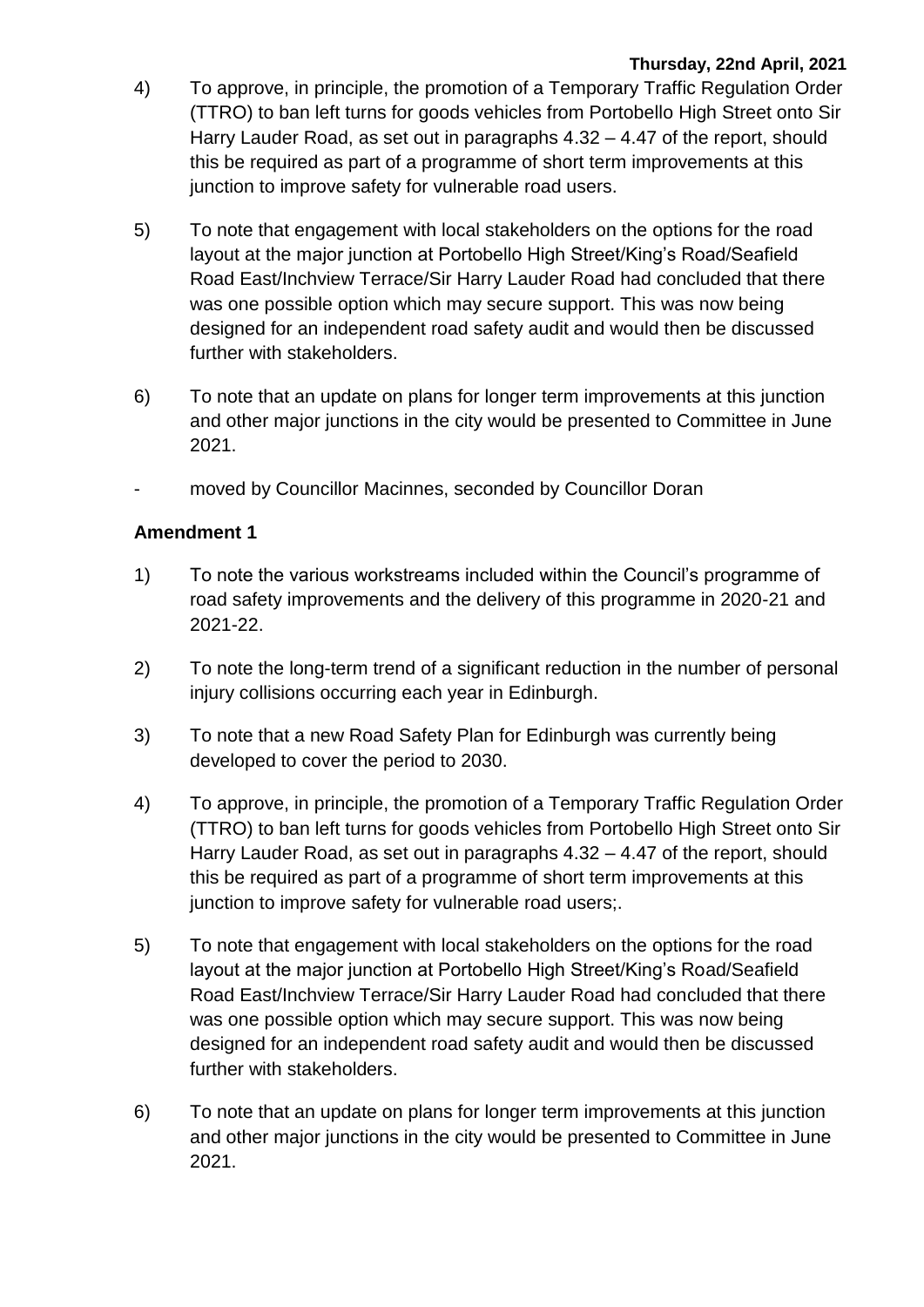- 7) To note that the improvements at Dalmahoy Junction had been long overdue and that only a fully signalised junction was appropriate to address the issues.
- 8) To regret that despite local community assurances given to local elected members and Currie Community Council, the signalised pedestrian crossing at Lanark Road West / Stewart Avenue was absent from Appendix 4 of the report.
- 9) To call for a report in once cycle as to the circumstances that continued to prevent this crossing from being programmed which originally pre-dated this Council and was initiated by Cllr Bill Henderson.
- moved by Councillor Webber, seconded by Councillor Whyte

## **Amendment 2**

- 1) To note the various workstreams included within the Council's programme of road safety improvements and the delivery of this programme in 2020-21 and 2021-22.
- 2) To note the long-term trend of a significant reduction in the number of personal injury collisions occurring each year in Edinburgh.
- 3) To note that a new Road Safety Plan for Edinburgh was currently being developed to cover the period to 2030 for reporting to the Committee by the end of 2021
- 4) To approve, in principle, the promotion of a Temporary Traffic Regulation Order (TTRO) to ban left turns for goods vehicles from Portobello High Street onto Sir Harry Lauder Road, as set out in paragraphs 4.32 – 4.47, should this be required as part of a programme of short term improvements at this junction to improve safety for vulnerable road users;.
- 5) To note that engagement with local stakeholders on the options for the road layout at the major junction at Portobello High Street/King's Road/Seafield Road East/Inchview Terrace/Sir Harry Lauder Road had concluded that there was one possible option which may secure support. This was now being designed for an independent road safety audit and would then be discussed further with stakeholders.
- 6) To note that an update on plans for longer term improvements at this junction and other major junctions in the city would be presented to Committee in June 2021.
- 7) To agree that a status update on the speed reduction measures delivered under 4.11 of the report should be provided by way of a members' briefing within the next six months.

In accordance with Standing Order 22(12), paragraphs 3 and 7 were accepted as an addendum to the motion.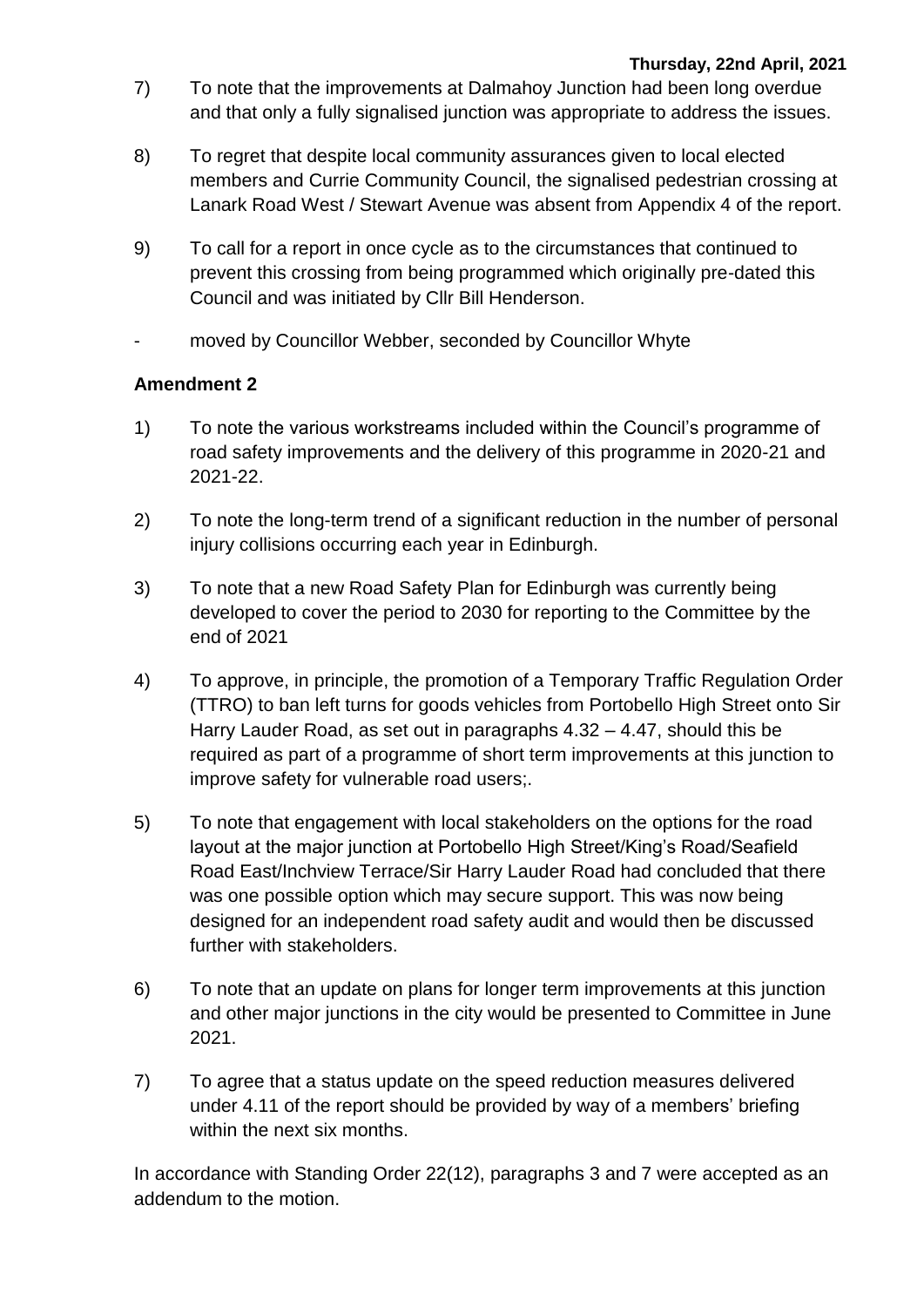## **Voting**

The voting was as follows:

| For the motion (as adjusted) | - 8 votes |
|------------------------------|-----------|
| For Amendment 1              | - 3 votes |

(For the motion (as adjusted) – Councillors Bird, Booth, Cameron, Corbett, Doran, Key, Lang and Macinnes

For Amendment 1 – Councillors Smith, Webber and Whyte)

## **Decision**

To approve the following adjusted motion by Councillor Macinnes:

- 1) To note the various workstreams included within the Council's programme of road safety improvements and the delivery of this programme in 2020-21 and 2021-22.
- 2) To note the long-term trend of a significant reduction in the number of personal injury collisions occurring each year in Edinburgh.
- 3) To note that a new Road Safety Plan for Edinburgh was currently being developed to cover the period to 2030 for reporting to the Committee by the end of 2021
- 4) To approve, in principle, the promotion of a Temporary Traffic Regulation Order (TTRO) to ban left turns for goods vehicles from Portobello High Street onto Sir Harry Lauder Road, as set out in paragraphs 4.32 – 4.47, should this be required as part of a programme of short term improvements at this junction to improve safety for vulnerable road users;.
- 5) To note that engagement with local stakeholders on the options for the road layout at the major junction at Portobello High Street/King's Road/Seafield Road East/Inchview Terrace/Sir Harry Lauder Road had concluded that there was one possible option which may secure support. This was now being designed for an independent road safety audit and would then be discussed further with stakeholders.
- 6) To note that an update on plans for longer term improvements at this junction and other major junctions in the city would be presented to Committee in June 2021.
- 7) To agree that a status update on the speed reduction measures delivered under 4.11 of the report should be provided by way of a members' briefing within the next six months.

(Reference - report by the Executive Director of Place, submitted.)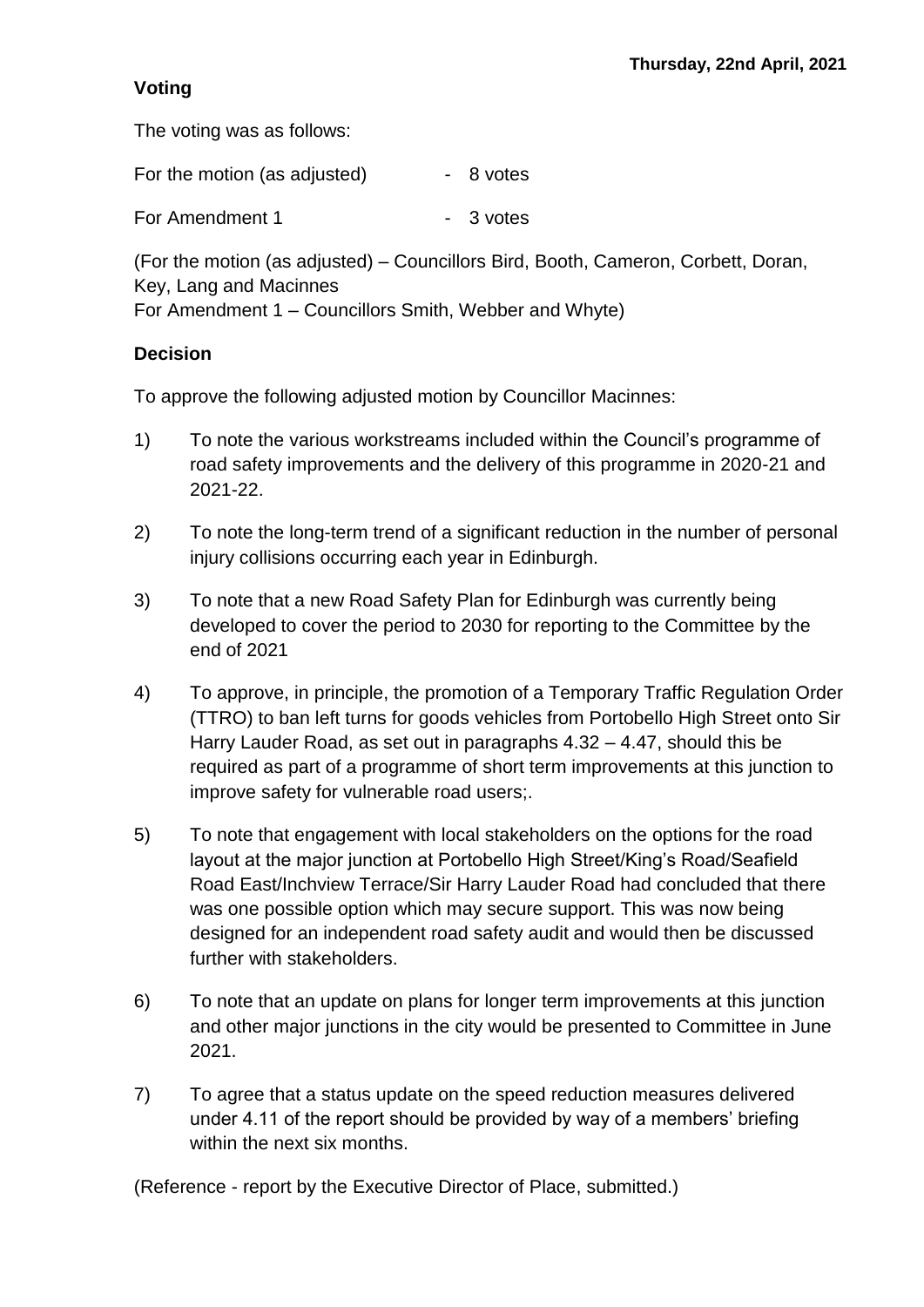An update was provided on the current roll out of secure on-street cycle parking and, recognising that there was strong evidence of demand for additional capacity, both at locations where units had been installed or were already planned and at other locations throughout the city. Approval was sought a further roll out of 50 new locations (100 units) per year, for the next two years.

This would be subject to the award of Sustrans match funding towards the cost of the additional units.

## **Decision**

To approve, subject to the award of Sustrans match funding, the addition of 50 new locations (100 units) per year to the Secure On-Street Cycle Parking project for the next two years.

(Reference – report by the Executive Director of Place, submitted.)

## **12. Intelligent Traffic Signals – Variable Message Signs**

In response to a motion by Councillor Webber, approved by Committee on 12 November 2020, the existing arrangements for Variable Message Signs (VMS) across the city and Car Parking Guidance Signs (CPGS) in the city centre were summarised. Plans to remove all of the CPGS, as part of the Spaces for People programme, and to remove or upgrade existing VMS signs were also set out. Alongside the upgrade of some existing signs, a new Common Database would support the dissemination of travel information in a variety of ways.

## **Decision**

- 1) To note the current status of the Variable Message Signs (VMS) and Car Parking Guidance Signs (CPGS) across the city.
- 2) To note the plans being developed to remove and upgrade VMS as part of the Council's Smart Cities programme and to remove the CPGS as part of the Spaces for People programme.
- 3) To discharge the motion by Councillor Webber from Transport and Environment Committee on 12 November 2020.

(Reference - report by the Executive Director of Place, submitted.)

## **13. Consultation on Further Extension of 20mph Network**

A revised approach to undertaking a review of the potential to extend Edinburgh's current 20mph network was outlined. A consultation process seeking views on levels of support for extending the network and for identifying further streets for inclusion was outlined. Due to the Covid-19 pandemic and the restrictions in place for physical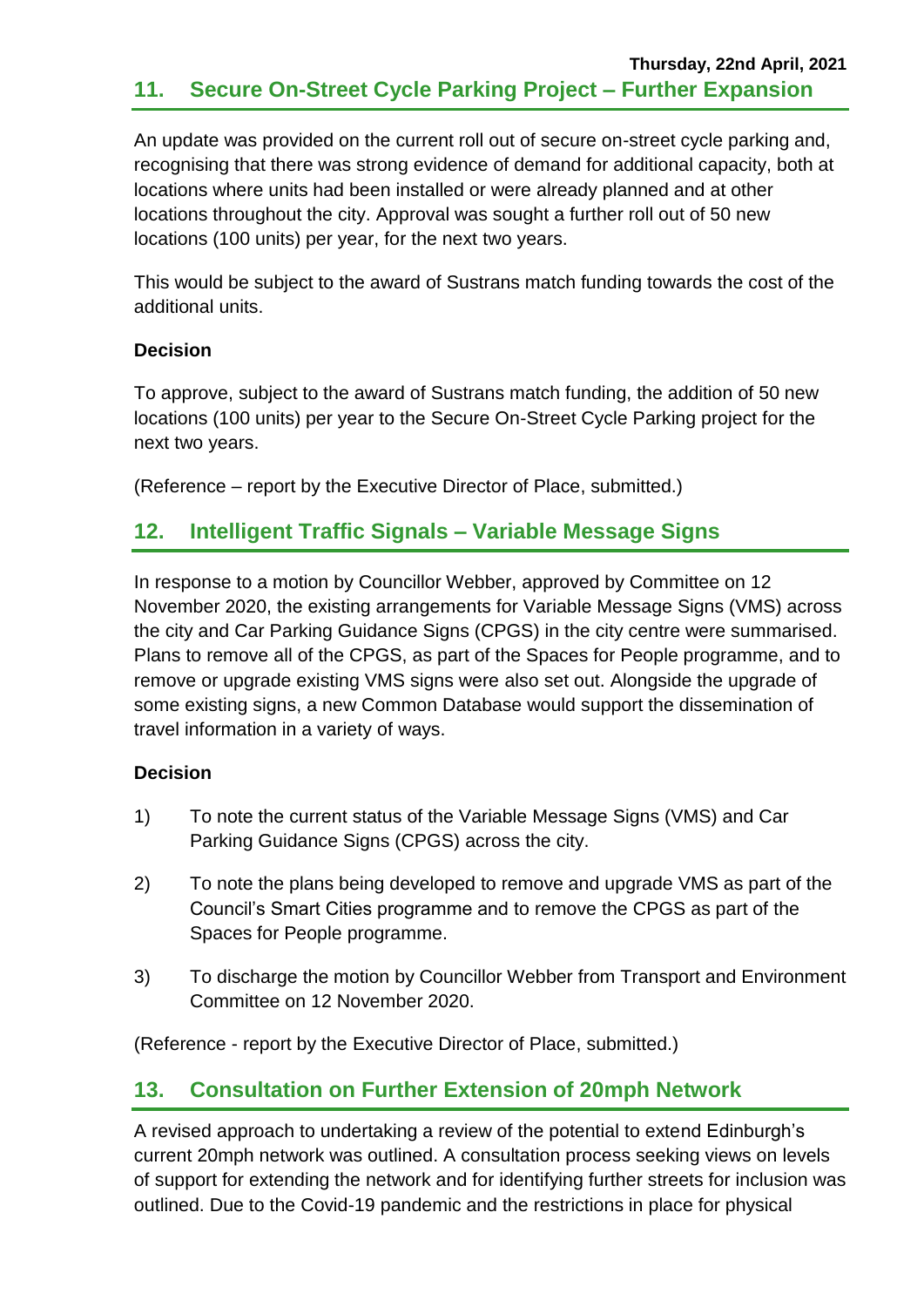distancing, it had not been possible to deliver the original consultation programme, as approved by Committee on 27 February 2020, as planned.

#### **Motion**

- 1) To approve the revised consultation approach to the extension of 20mph speed limits as set out in the report.
- 2) To approve the proposed criteria for assessing further streets for inclusion in the 20mph network.
- moved by Councillor Macinnes, seconded by Councillor Doran

#### **Amendment**

- 1) To request that the Council's new Consultation Policy be adopted for the extension of the 20mph speed limits as approved by the Policy and Sustainability Committee on 20th April 2021and that the revised approach be presented back in one cycle.
- 2) To approve the proposed criteria for assessing further streets for inclusion in the 20mph network.
- moved by Councillor Webber, seconded by Councillor Whyte

#### **Voting**

For the motion Theorem 2011

For the Amendment Theory Contract Contract Contract 3 votes

(For the Motion – Councillors, Bird, Booth, Cameron, Corbett, Doran, Key, Lang and Macinnes.

For the Amendment – Councillors Smith, Webber and Whyte.

## **Decision**

To approve the motion by Councillor Macinnes:

(References – report by the Executive Director of Place, submitted.)

## **14. Internal Audit: Overdue Findings and Key Performance Indicators as at 10 February 2021- referral from the Governance, Risk and Best Value Committee**

The Governance, Risk and Best Value Committee had referred a report which provided an overview of the status of the overdue Internal Audit (IA) findings as at 10 February 2021. A total of 115 open IA findings remained to be addressed across the Council as at 10 February 2021. This included the one remaining historic finding and